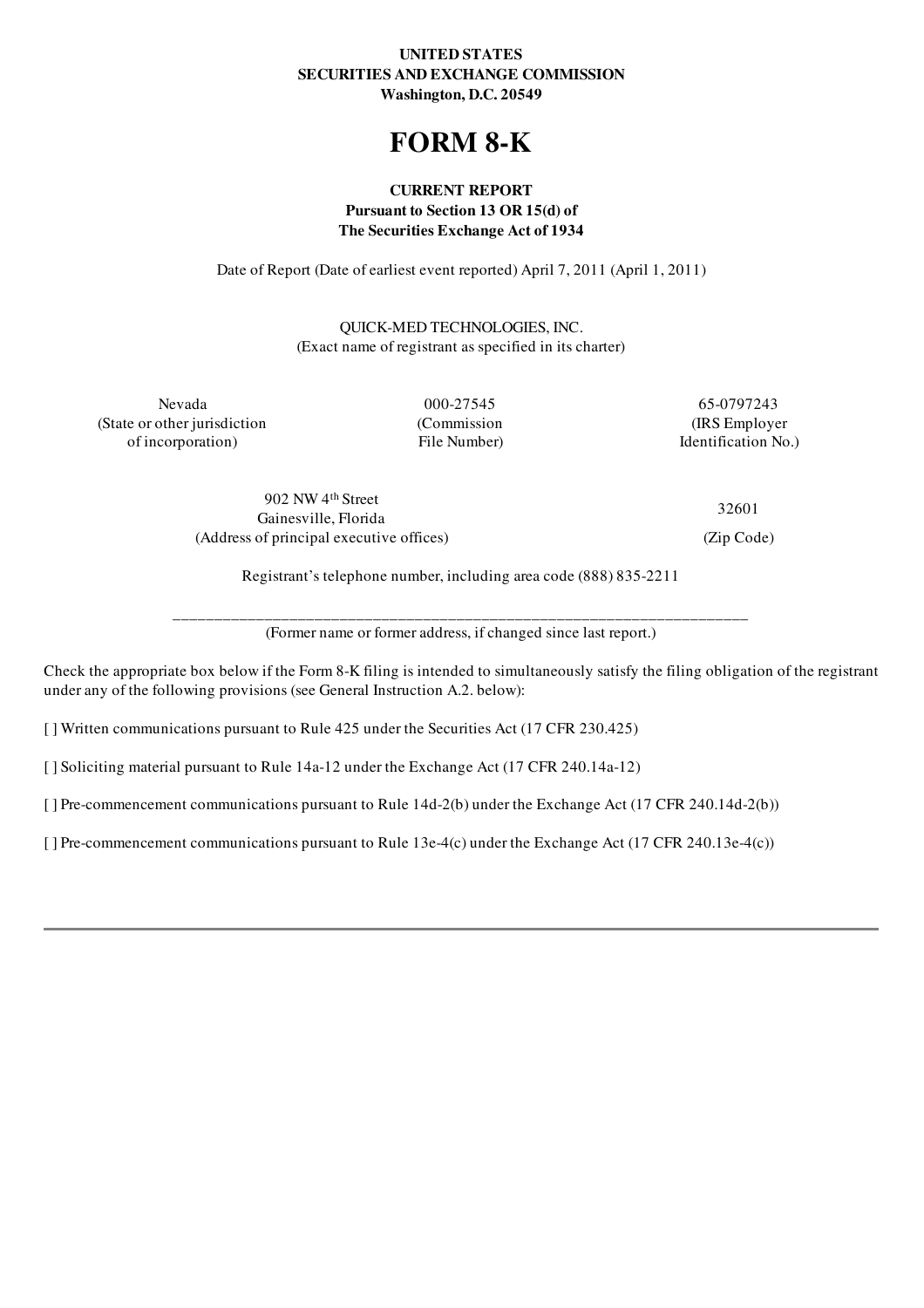# Item 1.01 Entry into a Material Definitive Agreement

The following discussion provides only a brief description of the document described below. The discussion is qualified in its entirety by the full text of the agreement, which is attached to this Current Report on Form 8-K as an exhibit.

On April 1, 2011, the Registrant entered into a License Agreement (the "Agreement") with Avery Dennison Corporation ("Avery"), an unrelated party. Under the Agreement, the Registrant grants Avery a worldwide exclusive right and license to use its proprietary NIMBUS ® antimicrobial technology in antimicrobial adhesive for medical devices. In addition, the Registrant grants Avery a three-year exclusive single right of first option to negotiate with the Registrant for exclusive licenses of a Next Generation Antimicrobial Adhesives Technology, a Stay Fresh® Technology and a Competing Technology, all of which are proprietary technologies of the Registrant.

As consideration, Avery will pay the Registrant lockout fees over a three to four year period and loyalties for products to which Registrant's technologies are incorporated. Avery will lose the exclusivity of license unless it pays the lockout fees and minimum royalty at agreed times and makes commercially reasonable efforts to generate sales of its products. The Agreement will remain effective until the expiration of the last to expire of the Registrant's proprietary intellectual property.

# Item 9.01 Financial Statements and Exhibits

(c) Exhibits.

Exh. No. Description

10.1. License Agreement by and between Quick-Med Technologies, Inc. and Avery Dennison, acting through its Medical Solutions Division dated April 1, 2011. (Portions of this exhibit have been omitted pursuant to a request for confidential treatment.)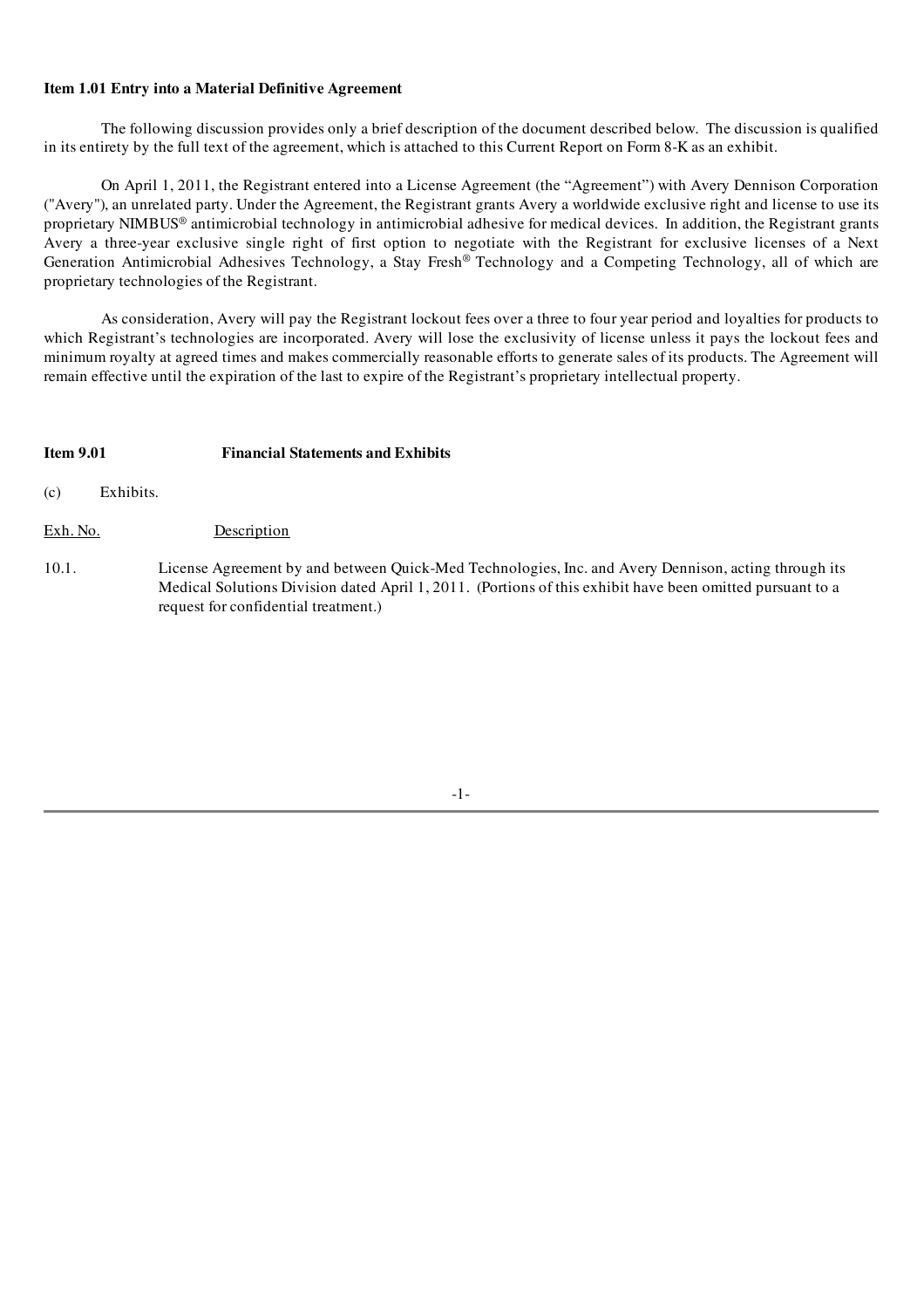# SIGNATURES

Pursuant to the requirements of the Securities Exchange Act of 1934, the registrant has duly caused this report to be signed on its behalf by the undersigned hereunto duly authorized.

> QUICK-MED TECHNOLOGIES, INC. (Registrant)

Date: April 7, 2011

/s/ Nam H. Nguyen\_\_\_\_\_\_\_\_\_\_\_\_\_\_\_\_\_ Nam H. Nguyen, Chief Financial Officer

-2-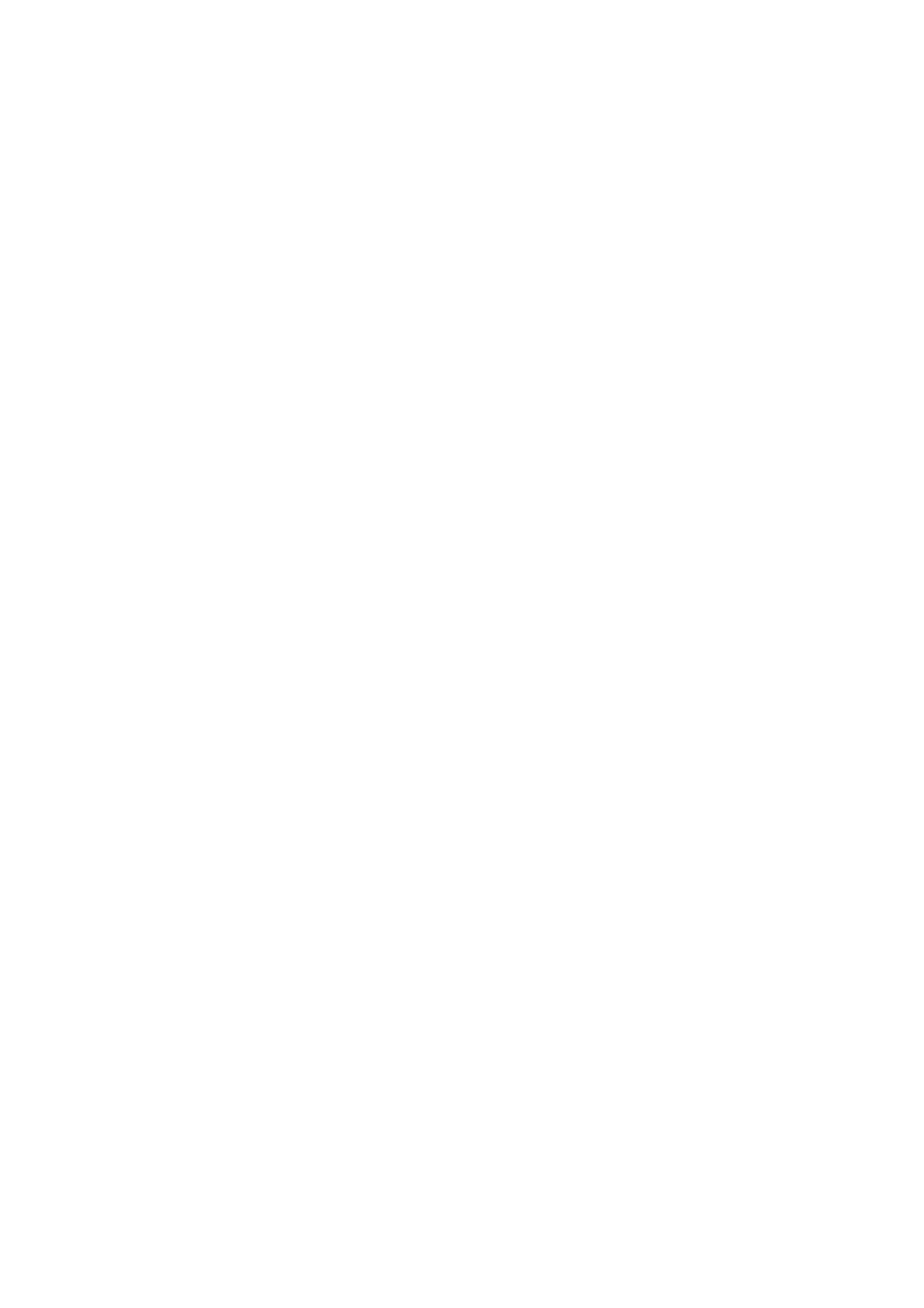**COPY** 

#### LICENSE AGREEMENT

This LICENSE AGREEMENT ("Agreement") is entered into and made effective April 1, 2011 ("Effective Date") by and between Quick-Med Technologies, Inc., a Nevada corporation, having a business address of 902 NW Fourth Street, Gainesville, Florida 32601 ("Quick-Med"), and Avery Dennison Corporation, a Delaware corporation, acting through its Medical Solutions Division and having a business address of 20 North Wacker Drive, Suite 2240, Chicago, IL 60606 ("Avery"). Avery and Quick-Med are collectively and interchangeably referred to as a "Party" or the "Parties."

## RECITALS

Quick-Med and Avery entered into a Joint Development and Exclusive Option Agreement, effective as of April 17, 2009, (the "Joint Development Agreement") to collaborate on technology developments and applications related to applying NIMBUS® and related antimicrobial technologies to adhesives for medical and other applications. The Joint Development Agreement gave Avery an option to enter into an exclusive license to use certain patents and know-how owned by Quick-Med and Avery exercised such option. As a result, Quick-Med is willing to grant Avery such an exclusive license under the terms of this Agreement.

### AGREEMENT

In consideration of the promises herein, and for good and valuable consideration, the receipt and sufficiency of which are hereby acknowledged, the Parties agree to be bound by the following terms and conditions:

#### 1. Definitions; Construction and Interpretation.

1.1 Definitions. As used in this Agreement, the terms defined in *Exhibit A* will have the meanings given to those terms therein. Other capitalized terms used in this Agreement are defined in the context in which they are used and will have the meanings given to them below.

1.2 Construction. This Agreement together with the Exhibits hereto (all of which are hereby incorporated herein and made a part hereof) constitutes the complete, final and exclusive agreement between the Parties regarding the subject matter hereof and cancels and supersedes all prior or contemporaneous agreements, understandings, and communication, whether written or oral, between the Parties. Except as expressly provided in this Agreement, neither this Agreement nor any term hereof may be amended, waived, discharged or terminated other than by a written instrument signed by the Party against whom enforcement of any such amendment, waiver, discharge or termination is sought. The terms on any purchase order or similar document submitted by either Party to the other, and the terms on the web site of either Party, will have no effect on the terms of this Agreement.

### 2. License Grant.

2.1. License Grant. Subject to the terms of this Agreement, Quick-Med grants to Avery and its Affiliates a worldwide, exclusive right and license to Use the Licensed Patents Claims and Licensed Know-How in the Field of Use.

2.2. Sublicensing. Quick-Med hereby grants to Avery during the Term the right to grant sublicenses of the rights granted to Avery to one or more Affiliates or to third parties solely for the right to develop, manufacture and sell the Licensed Products for the purposes set forth in this Agreement. Each such sublicense shall be subject to written agreement and Avery shall provide Quick-Med with written notice of such sublicense within thirty (30) days following its execution confirming that such sublicense agreement is consistent with the terms of this Agreement and incorporates such terms as required to provide Quick-Med with the same protection and rights provided hereunder. Avery agrees to use its commercially reasonable efforts to enforce compliance by the sublicensee under each such sublicense agreement. In the event that Avery grants a sublicense to an Affiliate or a third party for which Avery receives only royalty payments for allowing the sale of Licensed Products ("Royalty Only Payments"), Avery and Quick-Med will negotiate an amendment to this Agreement in good faith to provide for a commercially reasonable, and mutually agreed upon, royalty to Quick-Med for such sublicense in lieu of incorporating such Royalty Only Payments into Net Sales for purposes of calculating the amount of Quick-Med's royalty under Section 7.2. Notwithstanding the foregoing, if Avery and Quick-Med agree to a new royalty for a sublicense of the kind described in the preceding sentence, the Parties acknowledge and agree that: (a) such new royalty amount will be used in calculating whether the Minimum Royalty Amount has been achieved and (b) the amount of the Royalty Only Payments received by Avery from such sublicense will be included in Net Sales for purposes of determining what level of Annual Net Sales has been achieved in the royalties chart in Section 2 of Exhibit C for calculating Quick-Med's royalty under Section 7.2. Quick-Med agrees that any information provided by Avery regarding such sublicense(s), including the identity of the sublicensee, the fact that a business relationship exists and all disclosed terms and conditions is Avery Confidential Information and Quick-Med shall treat such Confidential Information in accordance with Section 15 hereof. Upon termination of this Agreement, any sublicense granted hereunder shall immediately cease and terminate without any additional action by Quick-Med.

<sup>\*\*\*\*\*</sup> This material has been omitted pursuant to a request for confidential treatment and filed separately with the Securities and Exchange Commission.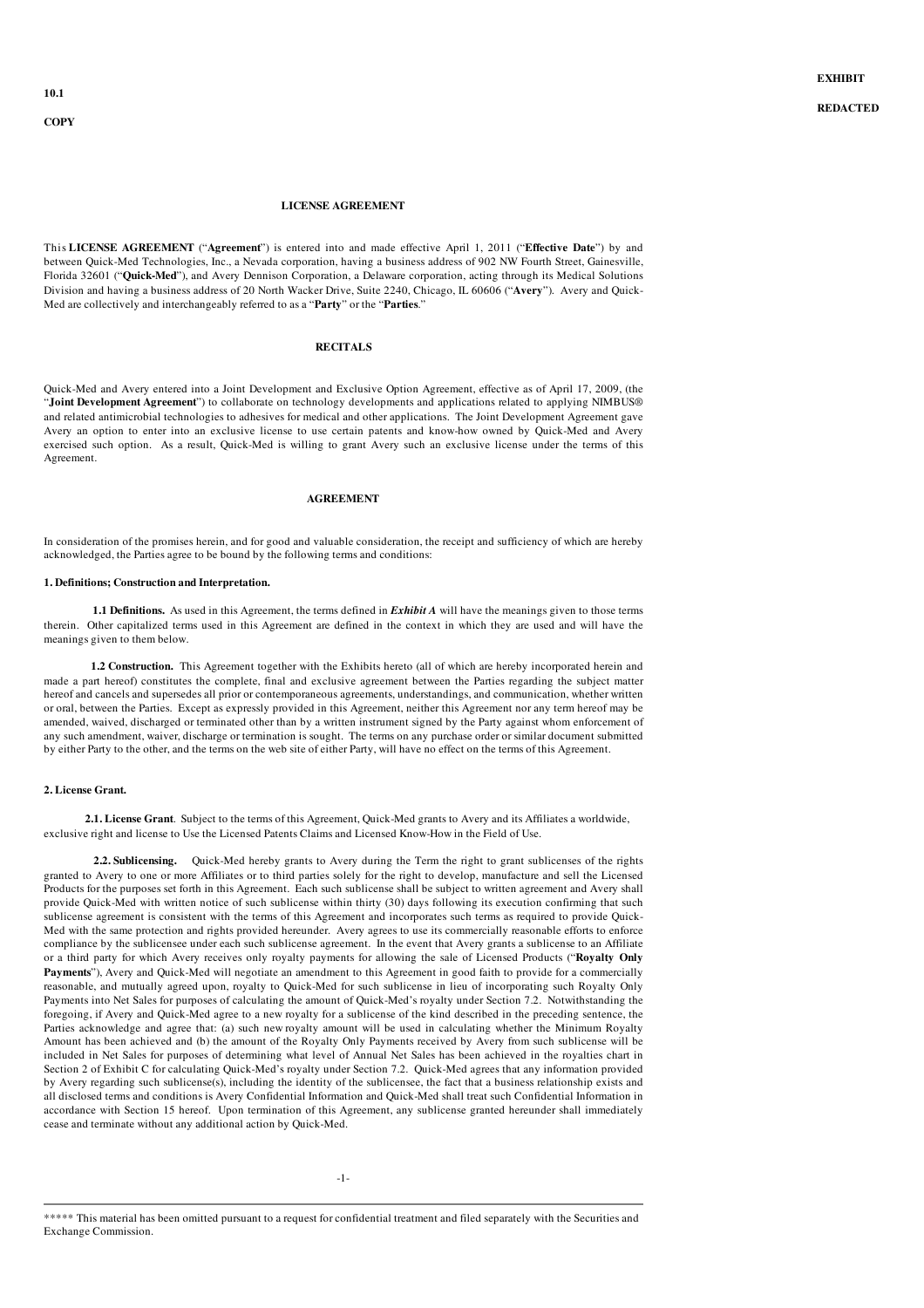2.3. Exclusivity. The rights and licenses granted to Avery and its Affiliates under Section 2.1 are fully exclusive within the Field of Use for the Licensed Patent Claims and Licensed Know-How, including as to Quick-Med itself, except as provided in Sections 2.4 and 2.5.

2.4. Conditions for Maintaining Exclusivity. The rights and licenses in Section 2.1 of this Agreement will remain exclusive as long as (a) Avery pays to Quick-Med the Lockout Fees prior to Launch Date and pays the Minimum Royalty Amount after the Launch Date (the Lockout Fees and Minimum Royalty Amount, collectively, the "Minimum Royalty Payments") as discussed in Section 7 below, and (b) Avery continues to make commercially reasonable efforts after the Launch Date to generate sales of Licensed Product. If Avery does not pay the Minimum Royalty Payments for a given calendar quarter, Quick-Med may, at any time within 30 days after the end of such quarter provide Avery with 60 days' notice of Quick-Med's intention to terminate the exclusivity of the rights and licenses granted to Avery under Section 2.1 (but not the rights and licenses themselves or this Agreement) as a result of such a shortfall. Avery will thereafter have the opportunity to cure such shortfall within such 60 day notice period by paying the amount of any shortfall to Quick-Med. If Avery fails to cure such shortfall within the 60 day notice period, the rights and licenses granted to Avery under Section 2.1 (but not the rights and licenses themselves or this Agreement) shall terminate automatically at the end of the 60 days without further notice to Avery. For the avoidance of doubt, if Quick-Med terminates the exclusivity of the rights and licenses granted to Avery under Section 2.1, the license granted under Section 2.1 will be deemed a non-exclusive license and all other rights in this Agreement will not be affected.

2.5. Failure to Meet Minimum Royalty Payments. In the event Avery fails to pay all of the quarterly Minimum Royalty Payments due in a calendar year but nevertheless makes payments aggregating to at least \*\*\*\*\* of the Minimum Royalty Payment amount due in such calendar year, Quick-Med's sole remedy shall be to terminate the exclusivity of the rights and licenses granted to Avery under Section 2.1 (but not the rights and licenses themselves or this Agreement) and/or Avery's right of first option under Sections 8.1, 8.2, and/or 8.3 of this Agreement. Provided further, in the event for a given calendar year Avery fails to make at least \*\*\*\*\* of the combined quarterly Minimum Royalty Payments due in the calendar year, Quick-Med's exclusive remedies (other than collection of earned and unpaid royalties) shall be, at its sole option: (a) termination of this Agreement if Avery does not cure the shortfall within 60 days of receiving written notice from Quick Med or (b) termination of the exclusivity of the rights and licenses granted to Avery under Section 2.1, (but not the rights and licenses themselves or this Agreement) and/or Avery's right of first option under Sections 8.1, 8.2, and/or 8.3 of this Agreement; provided, however, that if Quick-Med desires to exercise either option, it must do so in writing to Avery within 60 days after the receipt of Avery's Royalty Report and payment under Exhibit C, section 5.

2.6. Modification to Quick-Med Antimicrobial Technology. Avery shall not modify, change or vary from the formulation of the Quick-Med Antimicrobial Technology as it is applied to a Licensed Product without first notifying Quick-Med. If Avery seeks to change or modify the formulation of the Quick-Med Antimicrobial Technology used in a Licensed Product, it shall notify Quick-Med sixty (60) days prior to making such change or modification whereupon, so long as Avery is in compliance with this Agreement, the parties shall reasonably cooperate with Quick-Med to adjust the formulation of the Quick-Med Antimicrobial Technology as necessary to meet the Licensed Product requirements of Avery.

#### 3. Ownership

3.1 Licensed Patent Claims and Licensed Know-How. Quick-Med will retain ownership of all right, title and interest in and to the Licensed Patent Claims and Licensed Know-How licensed to Avery under this Agreement. Except for the rights and licenses in and to the Licensed Patent Claims and Licensed Know-How expressly granted in this Agreement and the option rights granted in Section 8 of this Agreement, no other rights are granted to Avery under this Agreement and nothing in this Agreement will be construed as granting by implication, estoppel, or otherwise, any license or rights under patents, trade secrets, know-how, copyrights, or other Intellectual Property Rights of Quick-Med other than the Licensed Patent Claims and the Licensed Know-How licensed pursuant to this Agreement.

#### *3.2* IP Ownership and Patents

*(a)* Existing Intellectual Property. All intellectual property (whether or not patentable) owned by either party as of the Effective Date including, without limitation, ideas, concepts, know-how, trade secrets, inventions, discoveries, processes, methods, compositions, formulae, information, data, Developments, patent applications, patents, copyrights and designs ("Existing Intellectual Property") shall remain the property of that party.

(b) Quick-Med Ownership. Quick-Med shall retain sole and exclusive ownership of all Quick-Med Antimicrobial Technology, as well as any Developments thereto related to antimicrobial functionality developed during the term of this Agreement ("Quick-Med Owned Intellectual Property"). For the avoidance of doubt, Quick-Med Owned Intellectual Property shall not include any intellectual property related to the formulation, production or use of adhesives that may be developed during the term of this Agreement, including but not limited to Avery Adhesive Technology.

(c) Avery Ownership. Avery shall retain sole and exclusive ownership of all Avery Adhesive Technology, as well as any Developments thereto related to the formulation, production or use of adhesives developed during the term of this Agreement ("Avery Owned Intellectual Property"). For the avoidance of doubt, Avery Owned Intellectual Property shall not include any intellectual property related to antimicrobial functionality that may be developed during the term of this Agreement, including but not limited to Quick-Med Antimicrobial Technology.

-2-

<sup>\*\*\*\*\*</sup> This material has been omitted pursuant to a request for confidential treatment and filed separately with the Securities and Exchange Commission.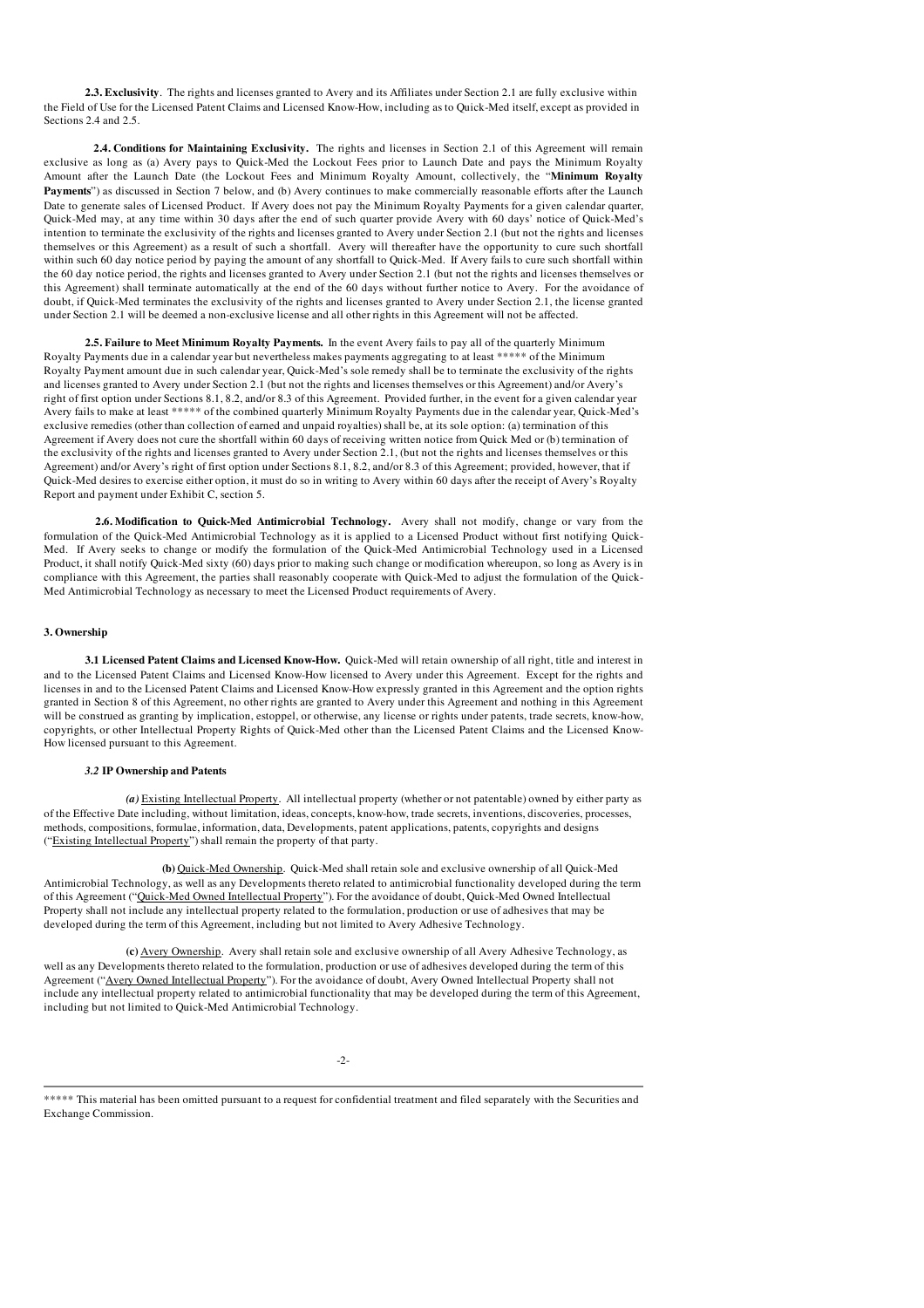#### (d) Ownership of Integration Technology.

(i) Notwithstanding anything in this Agreement to the contrary, each Party acknowledges that the other Party may independently develop technology relating to the bonding or integration of Quick-Med Owned Intellectual Property with or into Avery Owned Intellectual Property ("Integration Technology") and that such Integration Technology may have applications beyond this Agreement. For the avoidance of doubt, Integration Technology shall not include any Quick-Med Owned Intellectual Property or Avery Owned Intellectual Property. Each Party agrees that if a Party independently develops an Integration Technology, such developing Party shall have sole and exclusive ownership of such Integration Technology and shall be entitled to file, prosecute and maintain any Intellectual Property Rights in or to such Integration Technology. In the event that Avery develops any Integration Technology, Quick-Med shall be entitled to a non-exclusive license to such Integration Technology for Use outside of the Field of Use upon terms and conditions substantially similar to those contained in this Agreement, other than economic and financial terms. Should Quick-Med want the right to sublicense such Integration Technology for Use outside of the Field of Use, the Parties agree to negotiate such right in good faith. In the event that Quick-Med develops any Integration Technology, such Integration Technology shall be deemed incorporated into the Licensed Patent Claims and Licensed Know-How and made a part of the license granted to Avery hereunder without any further action by either Party.

(ii) Integration Technology developed jointly by both Avery and Quick-Med in connection with this Agreement ("Joint Intellectual Property") shall be jointly owned by Avery and Quick-Med. Neither Avery nor Quick-Med shall have any obligation to account to the other for profits, or to obtain any approval of the other Party to license or otherwise Use any Joint Intellectual Property. The Parties agree to cooperate in good faith as needed with respect to the enforcement, filing and pursuit of applications for protection and registration of the Joint Intellectual Property, and other activities related to the Joint Intellectual Property. The Parties shall mutually agree in advance upon the filing of applications for protection and registration of Joint Intellectual Property and other actions to pursue protection for Joint Intellectual Property, and the division of expenses and responsibilities between the Parties for such activities.

(e) Reservation of Rights. Except as specifically set forth in this Agreement, including Section 3.3(d), nothing herein shall be construed to grant one Party any licenses, expressed or implied, or any other rights in the Quick-Med Antimicrobial Technology, Avery Adhesive Technology or Integration Technology to the other Party, or any other technology or information of either party, other than the right of Options stated in Section 8 of this Agreement.

(f) Patent Filing for Avery Owned Intellectual Property. The filing, prosecution and payment for patent applications covering Avery Owned Intellectual Property developed under this Agreement shall be solely within the discretion of Avery. However, Avery shall submit each such patent application to Quick-Med for review and approval before it is filed to ensure that Quick-Med's Confidential Information is not being disclosed without permission. If Quick-Med reasonably determines that such application discloses its Confidential Information (or other information from which its Confidential Information may be inferred or deduced) to the prejudice of Quick-Med's future patent filings or trade secrets, it shall within fifteen (15) days of its receipt of the proposed patent application notify Avery in writing of its objections to such disclosure. The parties shall thereafter work together to ensure that such patent application is rewritten so as adequately to protect the interests of both parties.

(g) Patent Filing for Quick-Med Owned Intellectual Property. The filing, prosecution and payment for patent applications covering Quick-Med Owned Intellectual Property developed under this Agreement shall be solely within the discretion of Quick-Med. However, Quick-Med shall submit each such patent application to Avery for review and approval before it is filed to ensure that Avery's Confidential Information is not being disclosed without permission. If Avery reasonably determines that such application discloses its Confidential Information (or other information from which its Confidential Information may be inferred or deduced) to the prejudice of Avery's future patent filings or trade secrets, it shall within fifteen (15) days of its receipt of the proposed patent application notify Quick-Med in writing of its objections to such disclosure. The parties shall thereafter work together to ensure that such patent application is rewritten so as adequately to protect the interests of both parties.

3.3 Procedures. To the extent necessary to provide either Party with the foregoing ownership rights discussed in Sections 3.1 and 3.2, each Party agrees to and hereby does assign to the other Party any and all right, title and interest that it may have or acquire in and to any Licensed Patent Claims, Licensed Know-How, and Developments thereto conceived of, discovered, developed, made, or reduced to practice by the other Party. At the other Party's request and expense, each Party will execute and deliver such instruments, and take such other actions as may be reasonably requested by the other Party to perfect, defend, or otherwise protect such ownership rights of the other Party in any Licensed Patent Claims, Licensed Know-How and Developments thereto.

#### 4. Regulatory Compliance.

4.1. Initial 510K Application. The Parties agree \*\*\*\*\*. In consultation with Avery, Quick-Med will prepare a premarket notification on form 510K for \*\*\*\*\* (as mutually agreed by Avery and Quick-Med) using Avery's current adhesive technology and Quick-Med's NIMBUS® \*\*\*\*\* Technology ("Initial 510K Application"). Upon the request of Quick-Med, Avery, at no cost to Quick-Med, will promptly provide any physical data, testing data, information, results or samples and will use its commercially reasonable efforts to render all reasonable assistance as Quick-Med may reasonably deem necessary for purposes of preparing, submitting, pursuing, obtaining and maintaining the Initial 510K Application. Each party will be responsible for its own costs and expenses related to the Initial 510K Application provided, however, that the party whose name the Initial 510K Application is filed under will pay any filing and other fees imposed by FDA in connection with such submission. Upon completion of the Initial 510K Application but prior to its submission to FDA, Quick-Med will submit the entire filing, including all relevant background documentation and data, to Avery for its review, which shall not be unreasonably withheld or delayed. Avery, in its sole discretion, will have the option to have the Initial 510K Application submitted under its name to the FDA. If Avery fails to submit within ninety (90) days after receipt of the filing from Quick-Med the Initial 510K Application under its own name to the FDA then Quick-Med may submit, pursue, obtain and maintain the Initial 510K Application under Quick-Med's name. In order to ensure that Quick-Med will have the right to submit, pursue, obtain and maintain the Initial 510K Application with the FDA in the event that Avery chooses not to do so at any point of the FDA regulatory review process in its own name, Avery will deliver an Assignment Agreement of the Initial 501K Application in substantially the form attached hereto as Exhibit E explicitly transferring and conveying all rights and interests of ownership of the pending Initial 510K Application to Quick-Med. In the event that Avery decides not to submit, pursue, maintain or obtain the Initial 510K Application, upon the request of Quick-Med or the FDA, Avery shall execute all customary documents required by the FDA to effectuate the submission and regulatory examination of the Initial 501K Application in the name of Quick-Med. Notwithstanding the foregoing, Quick-Med shall be entitled to file other 510K applications for Quick-Med's NIMBUS® \*\*\*\*\* Technology without limitation.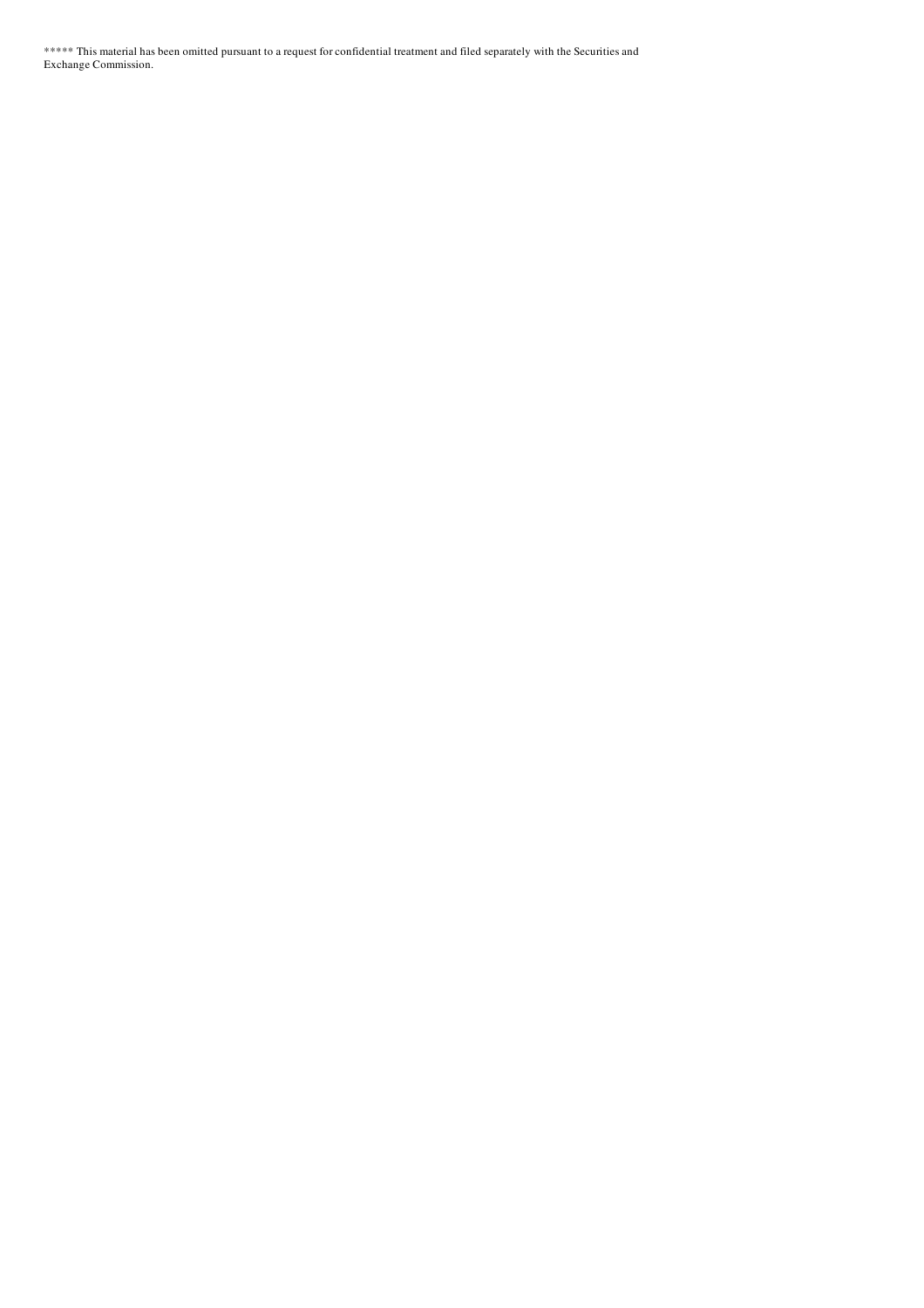4.2. Other Regulatory Compliance. Avery will evaluate the need for and, except as set forth in Section 4.1 of this Agreement, be responsible for all regulatory approvals associated with its use of the Licensed Patent Claims and Licensed Know-How. This includes, but is not limited to, submitting, pursuing, obtaining and maintaining any premarket notification on form 510(K) ("510K"), Premarket Approval ("PMA") or other premarket, post-market or other regulatory application, filing, approval, requirement or clearance required by the FDA or other applicable Governmental Authority in any non-US countries related to the marketing, distribution and resale of the Licensed Products in the Field of Use as contemplated by this Agreement (collectively, and including the Initial 510K Application, "Regulatory Compliance"). Upon the request of Avery, Quick-Med will promptly provide any data, information or results, execute all documents, testify, render all reasonable assistance, and take any and all such other actions as Avery may reasonably deem necessary or desirable for purposes of submitting, pursuing, obtaining or maintaining any Regulatory Compliance related to Licensed Products in the Field of Use. Quick-Med will provide such regulatory support to Avery at no cost to Avery during the timeframe prior to the Launch Date and thereafter at the Technical Support Assistance rate as provided for in Section 6 of this Agreement.

4.3. Communications. Quick-Med will promptly share with Avery any correspondence, reports, information, data or other communications received from or communicated between Quick-Med and the FDA or any other applicable Governmental Authority that relates to any Licensed Product or product related to any Licensed Patent Claim or Licensed Know-How or that is otherwise needed to submit, pursue, obtain or maintain any Regulatory Compliance. All of the foregoing will be Confidential Information under the Agreement.

4.4. Assistance. Quick-Med agrees to deliver to Avery promptly upon request, any and all correspondence, data, reports, information, results or other communications in any form (hard copy, electronic or otherwise) received from or communicated between Quick-Med and the FDA or any other Governmental Authority relating to any Licensed Product, including, without limitation, all applications, notes, records, files, results and other tangible items of any sort in its possession or under its control (or in the possession or control of its legal counsel) including all present and predecessor versions of the foregoing.

#### 5. Trademarks and Product Labeling.

5.1 Ownership of Avery Trademarks. Quick-Med hereby recognizes Avery's exclusive ownership and rights in Avery's trademarks associated with this Agreement, and the goodwill attached to the trademarks. Quick-Med acknowledges that it is not, and it will not become by virtue of this Agreement, the owner of any right, title or interest in and to any registered or unregistered trademarks in any form or embodiment of Avery.

5.2 Ownership of Quick-Med Trademarks. Avery hereby recognizes Quick-Med's exclusive ownership and rights in Quick-Med's trademarks associated with this Agreement, and the goodwill attached to the trademarks. Avery acknowledges that it is not, and it will not become by virtue of this Agreement, the owner of any right, title or interest in and to any registered or unregistered trademarks in any form or embodiment of Quick-Med.

5.3 New Trademarks. The Parties shall have the right, at their respective cost, to file such applications for registration of any new trademarks in connection with any of the Licensed Products, (including but not limited to intent-to-use applications), as the Parties in the exercise of reasonable business judgment, deem necessary or desirable in connection with the expansion of their respective businesses.

5.4 Product Labeling. The Parties agree that Avery and its Affiliates shall, if requested by Quick-Med, include Quick-Med's patent numbers on all Product packaging, promotional materials and other materials (in written or electronic form) related to the Licensed Products marketed, advertised, and/or sold by Avery or Avery Affiliates. Packaging will display, subject to Avery's internal policies on package labeling, patent numbers and a declaration that NIMBUS® technology is licensed to Avery-Dennison by Quick-Med.

6. Technical Support Assistance. Upon prior mutual support of the parties, Quick-Med will provide Avery with. Technical support assistance ("Technical Support Assistance") in conjunction with the development of Licensed Products in the Field of Use. Prior to initiation of any technical support assistance, the nature, scope and estimated budget of such technical support assistance must be agreed upon in writing by a duly authorized representative of each party. Quick-Med will provide Technical Support Assistance to Avery at a rate of \$2,000 per person per day or \$250 per hour. The reasonable out-of-pocket expenses for food, lodging, travel, and consumables incurred and for third party expenses (including, without limitation, independent third party consultants and laboratory expenses) incurred by Quick-Med will be separately billed as incurred and paid by Avery, subject to Avery's approval of the expenses before they are incurred and the submission to Avery of evidence of such out-ofpocket expenses in form and substance reasonably satisfactory to Avery. All invoices shall be paid within sixty (60) days of the date thereof.

#### 7. Fees and Royalties.

7.1 Lockout Fees. During the term of this Agreement, Avery may pay the payments as set forth in *Exhibit C* attached hereto ("Lockout Fees") as further discussed in Section 2.4.

7.2 Royalties. During the term of this Agreement, Avery will pay the royalties as set forth in *Exhibit C* attached hereto ("Royalties").

7.3 Taxes. Each Party will be responsible for any sales, use, excise, and other taxes and duties assessed or otherwise payable by such Party on any goods or services that are used or consumed by such Party due to this Agreement or the exercise of the rights and licenses granted to such Party under this Agreement.

-4-

<sup>\*\*\*\*\*</sup> This material has been omitted pursuant to a request for confidential treatment and filed separately with the Securities and Exchange Commission.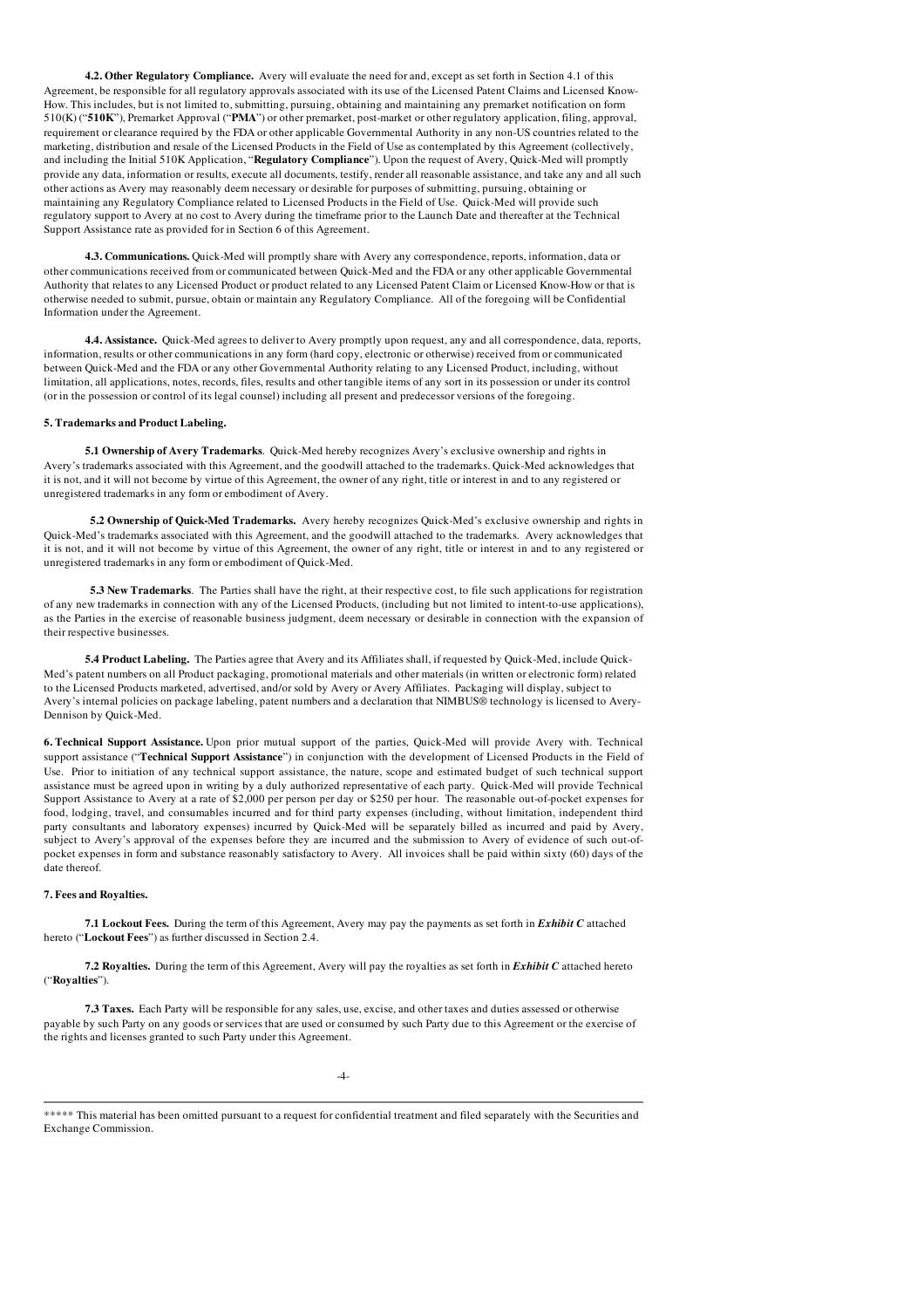#### 8. Options

8.1. Next Generation Technology. Quick-Med hereby grants to Avery and its Affiliates a single right of first option for the three-year period beginning on the Effective Date to negotiate with Quick-Med in order to enter into an exclusive license on terms and conditions acceptable to both Parties to Use within the Field of Use a Next-Generation Antimicrobial Adhesives Technology or a material Development thereto within the Field of Use that builds on the Quick-Med Antimicrobial Technology or the results of the Joint Development Agreement obtained during the three year period beginning on the Effective Date (the "Next Gen Option").

8.2. Stay Fresh® Technology. Quick-Med hereby grants to Avery and its Affiliates a single right of first option for the three-year period beginning on the Effective Date to negotiate with Quick-Med in order to enter into an exclusive license on terms and conditions acceptable to both Parties to Use within the Field of Use a Stay Fresh® Technology or a material Development thereto (the "Stay Fresh® Option").

8.3. Competitive Technology. Quick-Med hereby grants to Avery and its Affiliates a single right of first option to negotiate with Quick-Med in order to enter into an exclusive license on terms and conditions acceptable to both Parties to Use within the Field of Use each Competitive Technology or material Development thereto (each, a "CT Option" and, collectively with the Next Gen Option and the Stay Fresh® Option, the "Options"). In the event Quick-Med provides Avery notice of a Competitive Technology or a material Development thereto on or before the date that is thirty (30) months after the Effective Date, Avery shall have until the third anniversary of the Effective Date to exercise the CT Option with respect to such Competitive Technology or material Development. In the event Quick-Med provides Avery notice of a Competitive Technology or a material Development thereto any time after the date that is thirty (30) months after the Effective date, Avery shall have six months from the date it receives such notice to exercise the CT Option with respect to such Competitive Technology or material Development. Notwithstanding the foregoing, if Avery markets: (a) any adhesive product in medical devices or other health care applications using a non-leaching antimicrobial other than under license from Quick-Med, or (b) any pressure sensitive adhesive product in any non-medical device or non-health care application using a non-leaching antimicrobial other than under license from Quick-Med, then Quick-Med's obligation to grant Avery and its affiliates CT Options pursuant to this Section 8.3 shall terminate immediately.

8.4 Option Exclusivity. The Options shall be exclusive, including as to Quick Med, within the Field of Use.

8.5 Granting of Other Licenses. With respect to each Option, during the term of this License, Quick-Med shall not grant any Quick-Med Party or any other third party any right to, and shall not otherwise authorize or permit any Quick-Med Party or other third party to, directly or indirectly, to solicit, initiate, seek, discuss, encourage (including by way of furnishing information or assistance), or enter into any discussions, negotiations, understanding or agreement with any Quick-Med Party or other third party granting to such Quick-Med Party or other third party any license or other right to Use the Next Generation Antimicrobial Adhesives Technology, Stay Fresh® Technology, or Competitive Technology within the Field of Use. Notwithstanding the foregoing, if Avery markets: (a) any adhesive product in medical devices or other health care applications using a non-leaching antimicrobial other than under license from Quick-Med, or (b) any pressure sensitive adhesive product in any non-medical device or non-health care application using a non-leaching antimicrobial other than under license from Quick-Med, then the restrictions on Quick-Med set forth in this Section 8.5 shall: (i) with respect to Next Generation Antimicrobial Adhesives Technology and Stay Fresh® Technology, terminate upon the expiration of the applicable Option Period and (ii) with respect to the Competitive Technology, terminate immediately.

8.6 Exercise of Option. Avery may exercise the Stay Fresh® Option, the Next Gen Option, or the CT Option by sending Quick-Med written notice (the "Option Notice") of such exercise any time between the Effective Date and the expiration of the applicable Option Period. Upon Quick-Med's receipt of a timely Option Notice, the Parties, acting reasonably and in good faith, shall endeavor to negotiate and execute a license agreement which, aside from the financial and economic terms, is substantially similar to the terms of this Agreement within 120 days of the date of the Option Notice. If the Parties are unable to execute such a license agreement within 120 days, Avery's right to the Option discussed in the Option Notice shall be deemed to be forfeited and the Option Period for the particular Option for which the Option Notice was exercised shall be deemed to be expired. For the purpose of clarity, if Avery exercises one Option, Avery may exercise both or either of the remaining Options at any time of its choice within the applicable Option Period at the same time or a different time as its exercise of such Option. In the event that the Parties do not reach agreement as to one of the Options, they can continue to negotiate separately with respect to the other Options within the applicable Option Period.

#### 9. Representations and Warranties.

9.1 Mutual Representations and Warranties. Each Party hereby represents, warrants and covenants to the other Party

that:

bylaws;

(a) this Agreement is a legal and valid obligation binding upon such Party and enforceable in accordance with its terms, and the execution and delivery to the other Party and performance by it of this Agreement and its compliance with the terms and provisions of this Agreement do not and will not conflict, in any material respect, with or result in a breach of any of the terms or provisions of any other contractual obligations of such Party or the provisions of its charter, operating documents or

(b) it has not granted and will not grant to any third party any license or other right which would conflict in any material respect with the rights or licenses granted by it to the other Party hereunder;

(c) such Party has full power and authority to enter into this Agreement and to carry out the provisions hereof and is duly authorized, by all requisite corporate action, to execute and deliver this Agreement and the execution, delivery and performance of this Agreement by such Party does not require any shareholder action or approval, and the person executing this Agreement on behalf of such Party is duly authorized to do so by all requisite corporate action; and

(d) no consent, approval, order or authorization of, or registration, qualification, designation, declaration or filing with, any Governmental Authority is required on the part of such Party in connection with the valid execution, delivery and performance of this Agreement, except for any filings under any applicable securities laws and any necessary Regulatory Compliance.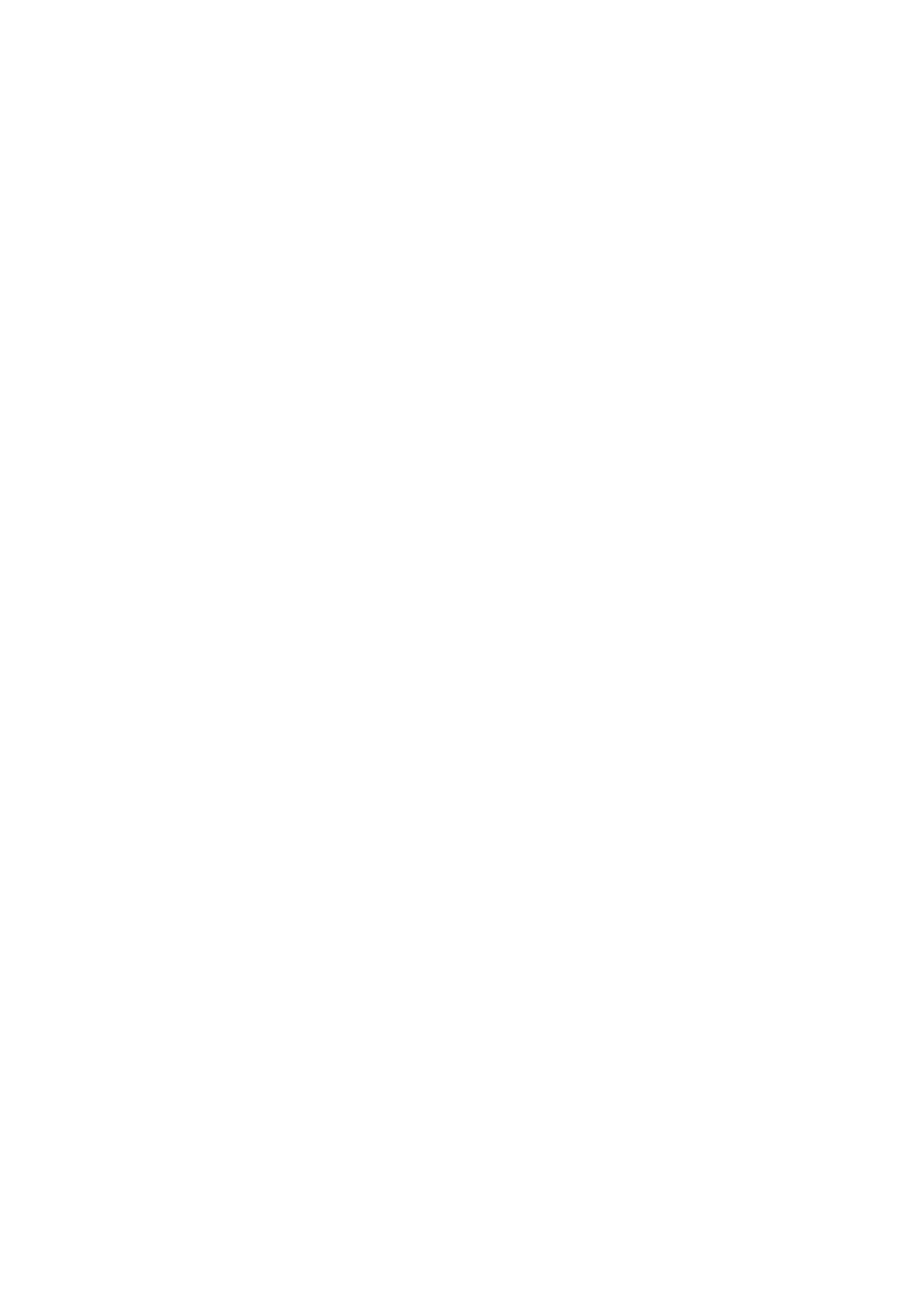#### 9.2 Additional Quick-Med Representations and Warranties. Quick-Med expressly warrants and represents that

(a) it has the full right, power and authority to grant the rights and licenses granted to Avery under this Agreement;

(b) it is the sole and exclusive owner of, and otherwise Controls, the Licensed Patent Claims and Licensed Know-How, to the best of its knowledge no right or license is required from a third party in order to practice or otherwise Use the Licensed Patent Claims or Licensed Know-How, and no third party has any right, title or interest in or to the Licensed Patent Claims or Licensed Know-How;

(c) it has no outstanding encumbrances or agreements, whether written, oral or implied, which would be inconsistent with the licenses and options granted herein; and

(d) it is unaware of any information which would raise a substantial question of the validity of any of the Licensed Patent Claims or Licensed Know-How.

9.3 Disclaimer of Warranty. EXCEPT AS OTHERWISE EXPRESSLY PROVIDED IN THIS AGREEMENT, QUICK-MED MAKES NO OTHER REPRESENTATIONS AND EXTENDS NO WARRANTY OF ANY KIND, EITHER EXPRESS OR IMPLIED, WITH RESPECT TO THE QUICK-MED INTELLECTUAL PROPERTY, INCLUDING WITHOUT LIMITATION WARRANTIES OF THE VALIDITY OR ENFORCEABILITY OF THE PATENT RIGHTS, MERCHANTABILITY, FITNESS FOR A PARTICULAR PURPOSE AND NON-INFRINGEMENT OF ANY THIRD PARTY PATENTS OR PROPRIETARY RIGHTS. ALL UNIFORM COMMERCIAL CODE WARRANTIES ARE EXPRESSLY DISCLAIMED BY QUICK-MED TO THE EXTENT NOT COVERED BY THE EXPRESS REPRESENTATIONS OR WARRANTIES OF QUICK-MED IN THIS AGREEMENT.

#### 10. Indemnification.

10.1 Indemnification by Avery. Avery will indemnify, defend and hold harmless Quick-Med, its Affiliates, and each of its and their respective officers, directors, employees, advisors, representatives and agents (each, a "Quick-Med Party") from and against any and all liability, loss, damage, expense (including reasonable attorneys' and experts' fees and expenses) and cost (collectively, a "Liability") which any Quick-Med Party may incur to the extent resulting from any material breach by Avery of a representation, warranty or covenant of Avery under this Agreement when made, and any claim for damages arising from the Use of any product used, made or sold hereunder by Avery or an Avery Affiliate except to the extent that such liability, loss, damage, or expense is directly attributable to the negligence or misconduct of Quick-Med or any Quick-Med Party.

10.2 Indemnification by Quick-Med. Quick-Med will indemnify, defend and hold harmless Avery, its Affiliates, and each of its and their respective officers, directors, employees, advisors, representatives and agents (each, a "Avery Party") from and against any and all Liability which any Avery Indemnified Party may incur to the extent resulting from any material breach by Quick-Med of a representation, warranty or covenant of Quick-Med under this Agreement when made, except to the extent caused by Avery or any Avery Party.

10.3 Procedure. The indemnification obligations of the Parties under this Section 10 are contingent upon the following conditions: (a) the Party seeking indemnification must promptly notify the other Party in writing of the claim giving rise to indemnification; (b) the indemnifying Party will have sole control over the defense and settlement of the indemnified claim (provided that the indemnified Party will have the right to participate in such action, at its own expense, using counsel of its choice and that the indemnifying Party may not enter into any settlement that would impose any obligation on the indemnified Party without first obtaining the consent of the indemnified Party); and (c) the indemnified Party will provide the indemnifying Party with reasonable assistance in the defense of the indemnified claim at the expense of the indemnifying Party.

#### 11. Intellectual Property Maintenance.

11.1 Patent Prosecution and Maintenance. Quick-Med will have the right, in its sole discretion and at its own expense, to control the domestic and foreign preparation, filing, prosecution, and maintenance of the Licensed Patents Claims (and patent applications covering any Licensed Know-How, the Next Generation Antimicrobial Adhesives Technology and Stay Fresh® Technology), and to select all patent counsel or other professionals to advise, represent or act for it in all matters relating to such patent applications and patents.

11.2 Patent Prosecution and Maintenance by Avery. Notwithstanding the foregoing, Quick-Med shall reasonably prepare, file, prosecute and maintain any foreign or domestic Licensed Patents Claims (or foreign or domestic patent applications and patents covering any Licensed Know-How), or file, prosecute and maintain any foreign or domestic Licensed Patents Claims (or foreign or domestic patent applications and patents covering any Licensed Know-How) as requested by Avery. In the event Quick-Med fails to take any such requested action within a reasonable period of time, Avery may provide Quick-Med with thirty (30) days prior written notice of its intent to take over the preparation, filing, prosecution, and maintenance of any such Licensed Patents (or any such patent applications and patents covering any Licensed Know-How), which shall be at Avery's cost and expense. If Quick-Med (a) does not cure its failure to take such requested action within thirty (30) days after receipt by Quick-Med of the written notice from Avery, or (b) where such cure will reasonably require a period beyond 30 days of such receipt of notice and, within 30 days of such receipt of notice, Quick-Med has not commenced such cure and thereafter used diligent efforts to complete such cure, Avery shall be entitled to take over the preparation, filing, prosecution, and maintenance of any such Licensed Patents (or any such patent applications and patents covering any Licensed Know-How). In such event, Quick-Med agrees to and hereby grants to Avery the authority to prepare, file, prosecute and maintain any such Licensed Patents (and any such patent applications and patents covering any Licensed Know-How) as deemed commercially reasonable by Avery. Thereafter, Avery will control the preparation, filing, prosecution, and maintenance of such Licensed Patents Claims (and such patent applications and patents covering any Licensed Know-How) and select all patent counsel or other professionals to advise, represent or act for it in all matters relating to such patent applications and patents. Quick-Med will provide all necessary and appropriate powers of attorney and other documents and assistance necessary for Avery to undertake such actions. Quick-Med shall be provided with all watching briefs as to such patent prosecutions, and Quick-Med's comments shall be considered by Avery's patent counsel during such prosecutions. If Avery pursues such Licensed Patents (or any such patent applications and patents covering any Licensed Know-How), then all patent applications and any patents arising therefrom shall be owned exclusively by Quick-Med and shall be licensed to Avery under the terms of this Agreement. Reasonable costs of pursuing such patent applications incurred by Avery may be offset against Royalties due to Quick-Med; provided that Avery shall be entitled to offset no more than 50% of Royalties due for each period until such costs have been fully offset by Avery.

Notices. During the applicable Option Period, Quick-Med will notify Avery promptly upon the conception, discovery, development, or reduction to practice of any Development within the Field of Use that is part of the Next Generation Antimicrobial Adhesives Technology, part of the Stay Fresh® Technology, or part of the Competitive Technology. Quick-Med will also notify Avery (a) promptly upon the conception, discovery, development, or reduction to practice of any Development that is part of Licensed Know-How under this Agreement (or may become a Licensed Patent Claim under this Agreement),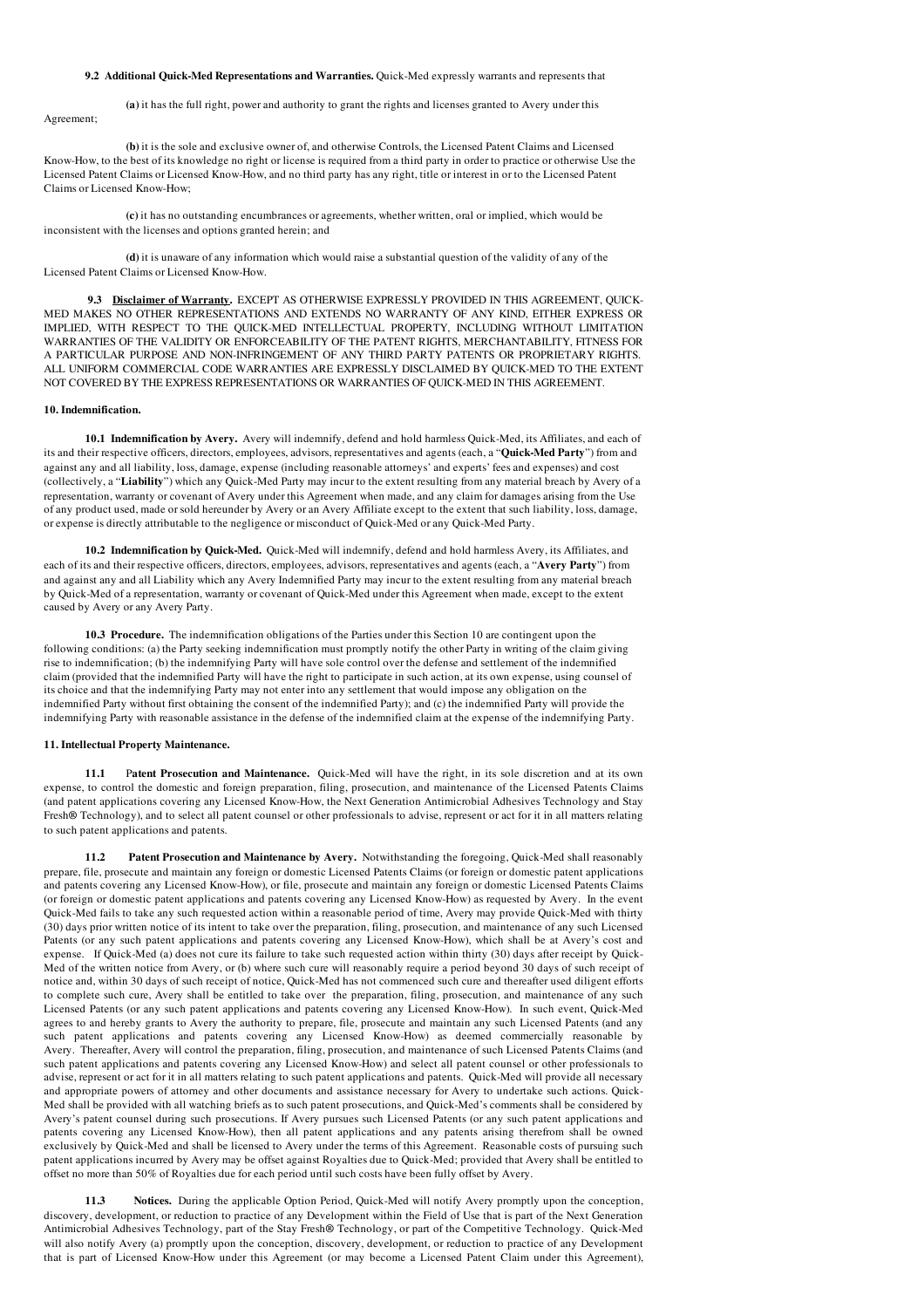including, without limitation, a complete technical description of such Licensed Know-How or Licensed Patent Client sufficient to allow Avery to practice the best mode of the Development; (b) at reasonable, regular intervals, or promptly upon any material change in status or Avery's reasonable request, about the status of any patent applications or patents which are part of the Licensed Patent Claims under this Agreement; (c) promptly upon the issuance or extension of any Licensed Patent Claims; and (d) promptly as to all matters that come to its attention that may affect the preparation, filing, prosecution, or maintenance of any Licensed Patent Claims and permit Avery to provide comments and suggestions with respect to such activities, which comments and suggestions will be considered by Quick-Med.

-6-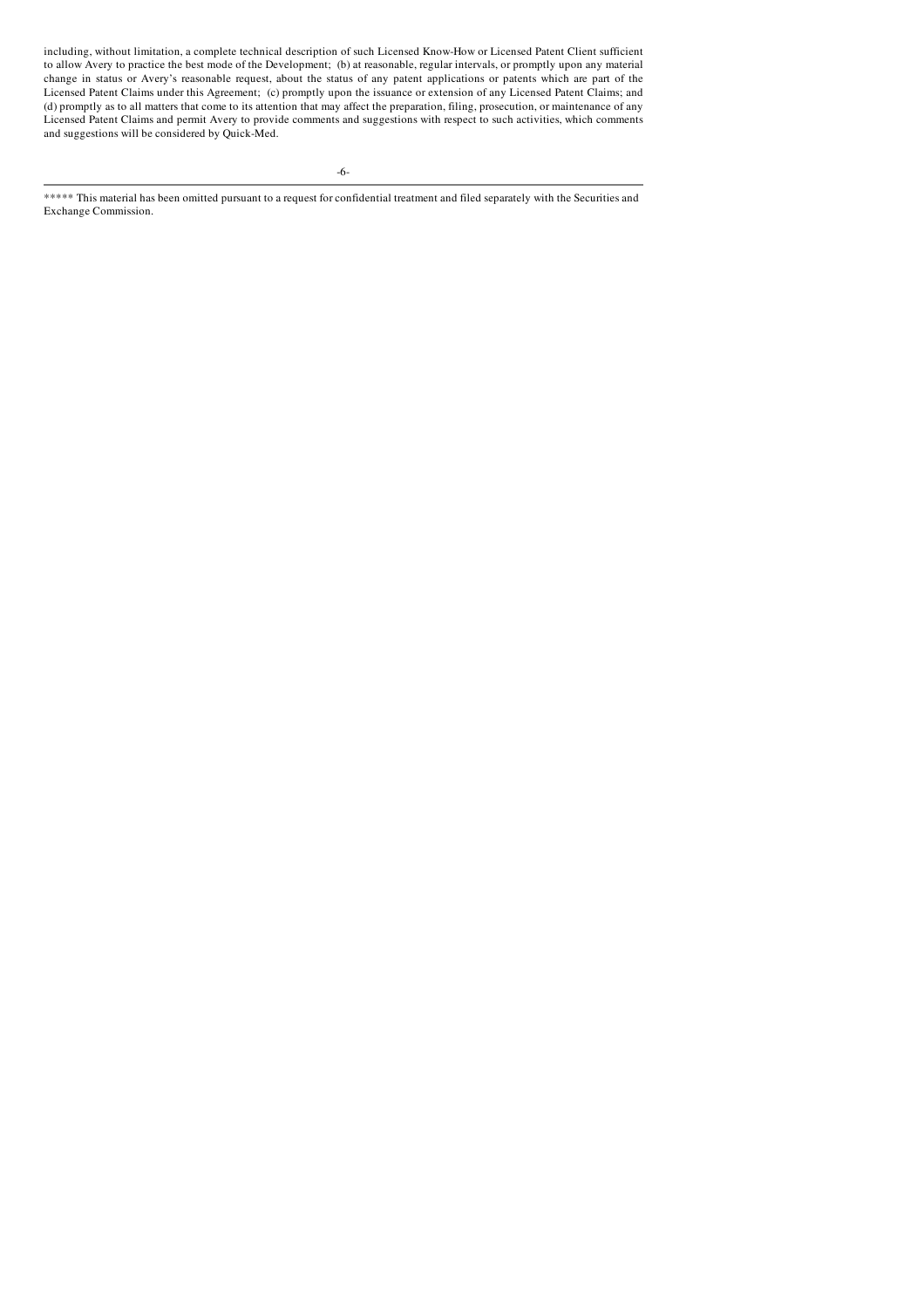#### 12. Infringement and Misappropriation.

12.1 Notice. Each Party will promptly notify the other Party of any alleged infringement or misappropriation by a third party of any Licensed Patent Claim or Licensed Know-How ("Infringement") and provide any information available to that Party relating to such alleged Infringement.

12.2 Enforcement. Quick-Med will have the primary right, but not the obligation, to take action in its own name to secure the cessation of any Infringement, or to enter suit against any third party infringing such Licensed Patent Claim or misappropriating such Licensed Know-How. Any such action will be at Quick-Med's expense, employing counsel approved by Avery, such approval not to be unreasonably withheld. If Quick-Med elects to commence such an action, Avery may, to the extent permitted by law, elect to join as a party in that action. Regardless of whether Avery elects to join as a party, Avery will reasonably cooperate with and assist Quick-Med in connection with any such action to the extent necessary to initiate and maintain the action (e.g., by providing relevant documents, witnesses and testimony, etc.), and Quick-Med will reimburse Avery for any costs and expenses incurred by Avery in providing such cooperation and assistance. If Avery elects to join as a party, Avery will jointly control the action with Quick-Med at its own expense. If Quick-Med elects not to exercise its right to bring suit or take other appropriate action in connection with an infringement of the Licensed Patent Claims or misappropriation of the Licensed Know-How or fails to take any such action within 30 days of first receiving notice of such Infringement, Avery may, upon notice to Quick-Med, take any such action at Quick-Med's expense and control any such action. In such case, Quick-Med will reasonably cooperate with and assist Avery in connection with any such action to the extent necessary to initiate and maintain it (e.g., by providing relevant documents, witnesses and testimony, etc.). No settlement, consent, judgment or other voluntary final disposition of the suit may be entered into without the consent of each Party, which consent will not be unreasonably withheld or delayed.

12.3 Allocation of Damages or other Monetary Awards. Any damages or other monetary awards recovered by a Party taking any such action or bringing any such suit against any such Infringement will be applied first to defray the costs and expenses (including reasonable attorneys' fees) incurred in the action or suit by the Party bringing the action or suit. Any remaining amounts will second be applied to defray the unreimbursed costs and expenses (including reasonable attorneys' fees) incurred in such action or suit by the other Party (if any). Any remaining amounts will third be applied to defray any lost revenue of Avery as a result of any Infringement. Any remaining balance will be the property of the Party originally bringing such action or suit.

13. Limitation of Liability. NOTWITHSTANDING ANY OTHER PROVISION OF THIS AGREEMENT, NEITHER PARTY WILL BE LIABLE TO THE OTHER FOR ANY INDIRECT, INCIDENTAL, CONSEQUENTIAL, PUNITIVE, EXEMPLARY OR SPECIAL DAMAGES, INCLUDING WITHOUT LIMITATION LOST PROFITS OR REVENUE, EVEN IF SUCH PARTY HAS BEEN ADVISED OF THE POSSIBILITY OF SUCH DAMAGES. EACH PARTY ACKNOWLEDGES THAT THE EXCHANGE OF RIGHTS AND OBLIGATIONS IN THIS AGREEMENT REFLECTS THE ALLOCATION OF RISK SET FORTH IN THIS AGREEMENT AND THAT THE OTHER PARTY WOULD NOT ENTER INTO THIS AGREEMENT WITHOUT THESE LIMITATIONS ON ITS LIABILITY, AND EACH PARTY AGREES THAT THESE LIMITATIONS WILL APPLY NOTWITHSTANDING ANY FAILURE OF ESSENTIAL PURPOSE OF ANY LIMITED REMEDY.

#### 14. Term and Termination.

14.1 Term. This Agreement will begin on the Effective Date and, unless earlier terminated under this Section 14, will continue in full force and effect on a country-by-country basis until all patents, trade secrets, and any other proprietary and legal rights in or to the Licensed Patent Claims and Licensed Know-How have expired or ended.

14.2 Termination by Quick-Med. Except as set forth in Section 14.3, the failure by Avery to comply with any of its material obligations contained in this Agreement, shall entitle Quick-Med to give Avery written notice specifying the nature of the default and requiring it to cure such default. If such default is not cured within 60 days after receipt by Avery of written notice from Quick-Med describing such material breach in reasonable detail; or where such cure will reasonably require a period beyond 60 days of such receipt of notice, and Avery has not commenced such cure within 60 days of such receipt of notice and has not used diligent efforts to prosecute such cure to completion, then Quick-Med shall be entitled, without prejudice to any of its other rights conferred on it by this Agreement and in addition to any other remedies available to it by law or in equity, to terminate this Agreement effective upon written notice to Avery. The right of Quick-Med to terminate this Agreement, as hereinabove provided, shall not be affected in any way by its waiver or failure to take action with respect to any previous default.

14.3 Avery's Failure to Pay Minimum Royalties. Quick-Med shall have the termination rights provided in Section 2.5.

14.4 Termination by Avery. This Agreement and the rights and licenses granted herein may be terminated by Avery for any reason or no reason 60 days following written notice by Avery to Quick-Med of Avery's intent to terminate under this Section 14.4

14.5 Bankruptcy. A Party may terminate this Agreement immediately by providing written notice if the other Party: (a) applies for or consents to the appointment of a receiver, trustee, liquidator or custodian of itself or of all or a substantial part of its assets, (b) makes a general assignment for the benefit of its creditors, (c) is dissolved or liquidated in full or in substantial part, (d) commences a voluntary case or other proceeding seeking liquidation, reorganization or other relief with respect to itself or its debts under any bankruptcy, insolvency or other similar law now or hereafter in effect or consents to such relief or to the appointment of or taking possession of its property by any official in such an involuntary case or such other proceeding commenced against it, (e) takes any action for the purpose of effecting any of the foregoing, and (f) becomes the subject of an involuntary case or other proceeding seeking liquidation, reorganization or other relief with respect to itself or its debts under any bankruptcy, insolvency or other similar law now or hereafter in effect that is not dismissed within ninety (90) days of commencement.

14.6 Quick-Med Bankruptcy. All rights and licenses granted under or pursuant to this Agreement by Quick-Med to Avery are for all purposes of Section 365(n) of Title 11, U.S. Code (the "Bankruptcy Code"), licenses of rights to "intellectual property" as defined in the Bankruptcy Code, and all other rights granted to Avery hereunder shall be deemed an agreement supplementary to such licenses. The parties agree that Avery, as a licensee of such rights under this Agreement, shall retain and may fully exercise all of its rights and elections as licensee, and under all agreements supplementary to such licenses, under the Bankruptcy Code, including without limitation under Section 365(n) thereof, in the event of a rejection of this Agreement by Quick-Med, pursuant to Section 365(a) of the Bankruptcy Code, or during any period prior to such rejection. Quick-Med agrees during the term of this Agreement to create and maintain current copies or, if not amenable to copying, detailed descriptions or other appropriate embodiments, of all such licensed intellectual property (collectively, the "Embodiments"). If a case is commenced by or against Quick-Med as a debtor or alleged debtor under the Bankruptcy Code, then, unless and until this Agreement is rejected as provided in the Bankruptcy Code, Quick-Med (in any capacity, including debtor-in-possession) and its successors and assigns (including, without limitation, a Bankruptcy Code trustee) shall either perform all of the obligations provided in this Agreement to be performed by Quick-Med (as an intellectual property license and agreements supplementary to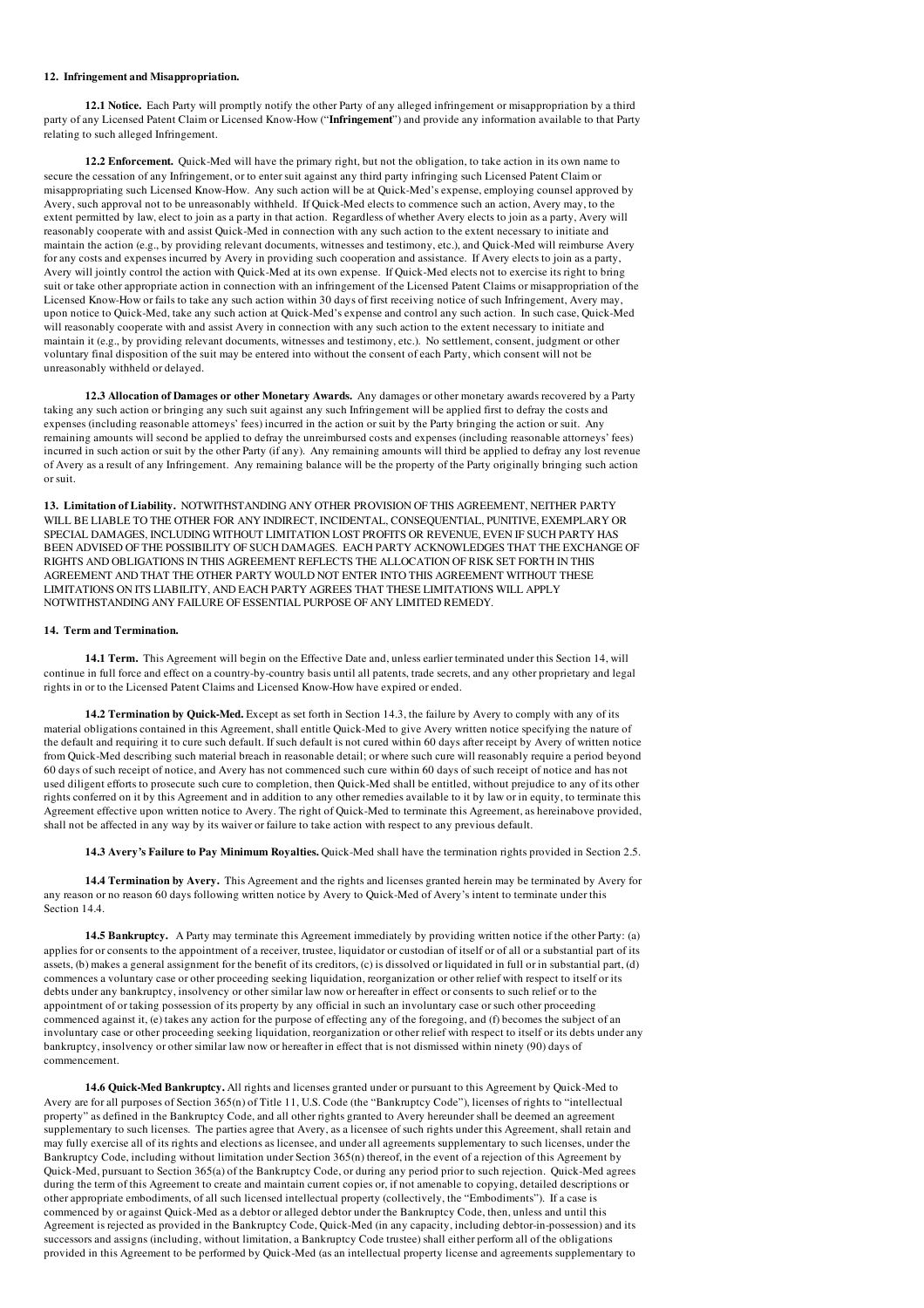such license under the Bankruptcy Code) or, as "adequate protection" (pursuant to Section 361 of the Bankruptcy Code) of Avery's interests hereunder (failing which Quick-Med agrees that Avery shall be substantially prejudiced and not adequately protected due to the significant and irreparable losses, not compensable in monetary damages, that Avery shall suffer due to Avery's inability to gain access to and use the intellectual property licensed hereunder or the Embodiments) provide to Avery all such intellectual property (including all Embodiments) held by Quick-Med and such successors and assigns, and Avery shall be entitled to all rights under any agreement supplementary as Avery may elect in a written request, immediately upon such request. If a Bankruptcy Code case is commenced by or against Quick-Med as debtor or alleged debtor, this Agreement is rejected as provided in the Bankruptcy Code and Avery elects to retain its rights hereunder (as an intellectual property license and agreements supplementary to such license under the Bankruptcy Code), then Quick-Med (in any capacity, including debtorin-possession) and its successors and assigns (including, without limitation, a Bankruptcy Code trustee) shall provide to Avery all such rights in and to intellectual property (including all Embodiments), and all rights under agreements (including this Agreement) supplementary to such intellectual property rights held by Quick-Med and such successors and assigns immediately upon Avery's written request therefor. All rights, powers and remedies of Avery provided under this Section 14.6 are in addition to and not in substitution for any and all other rights, powers and remedies now or hereafter existing at law or in equity (including, without limitation, the Bankruptcy Code) in the event of any such commencement of a bankruptcy proceeding by or against Quick-Med as debtor or alleged debtor. Avery, in addition to the rights, powers and remedies expressly provided herein, shall be entitled to exercise all other such rights and powers and resort to all other such remedies as may now or hereafter exist at law or in equity (including the Bankruptcy Code) in such event.

14.7 Effect of Termination. Upon termination or expiration of this Agreement, (a) all undisputed Royalties will become due and payable; and (b) each Party will cease use of the other Party's Licensed Know-How and Confidential Information and will deliver to the other Party all tangible and intangible materials constituting or including the other Party's Confidential Information. Termination or expiration of this Agreement will not release either Party from any obligation or liability which will have accrued at the time of termination, or preclude either Party from pursuing all rights at law and in equity with respect to any termination under this Agreement. The following terms will survive termination of this Agreement: 1, 3, 5, 10, 13, 14, 15 and 16.

15. Confidentiality. This Agreement is made subject to, and all Confidential Information of the other Party obtained by either Party under this Agreement will be governed by, the terms set forth in *Exhibit D*. As of the Effective Date, this Section 15 supersedes all other confidentiality or non-disclosure agreements between the Parties with respect to the subject matter of this Agreement.

-7-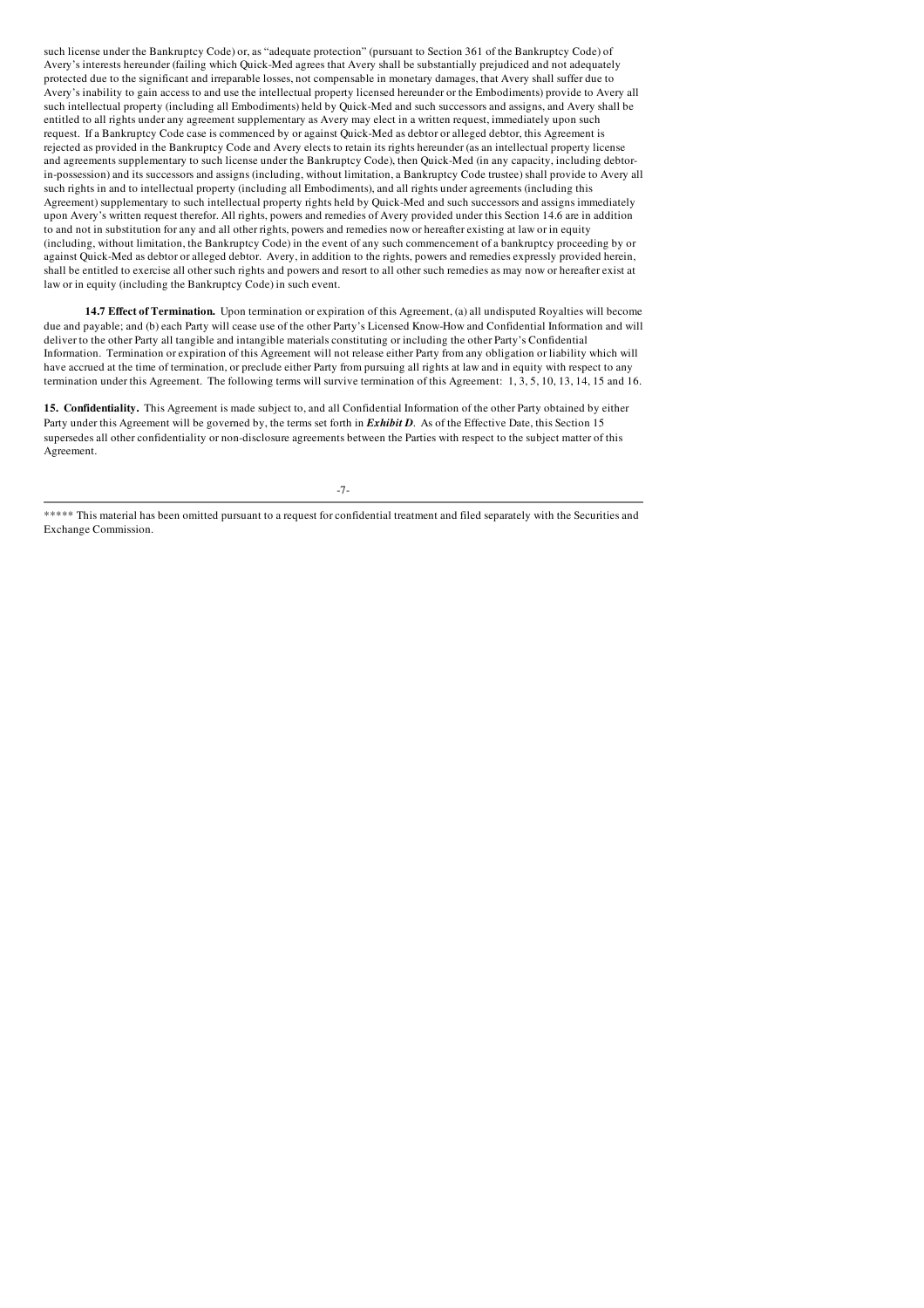#### 16. Additional Terms.

16.1 Assignment. Neither this Agreement nor any right, obligation or interest under this Agreement may be assigned, delegated or otherwise transferred by either Party without the prior written consent of the other Party; provided, however, that either Party may assign this Agreement in its entirety to an Affiliate or successor, whether by merger, consolidation, reorganization, acquisition of stock or assets affecting substantially all of the assets or actual voting control of such Party, or otherwise. This Agreement will be binding upon the successors and permitted assigns of the Parties and the name of a Party appearing herein will be deemed to include the names of such Party's successors and permitted assigns to the extent necessary to carry out the intent of this Agreement. Any assignment, delegation or transfer not in accordance with this Section 16.1 will be void.

16.2 Notices. Any notice or other communication required or permitted under this Agreement will be given in writing and will be sent by facsimile or commercially recognized express courier to the address specified below or to any other address that may be designated by prior notice. Any notice or other communication delivered by facsimile will be deemed to have been received the day it is sent and must be confirmed by a copy sent by express courier. Any notice or other communication sent by commercially recognized courier will be deemed to have been received on the 3rd business day after delivery to the courier.

If to Avery:

| <b>Avery Dennison Corporation</b> |                                                                                                  |
|-----------------------------------|--------------------------------------------------------------------------------------------------|
| <b>Medical Solutions Division</b> |                                                                                                  |
| 20 North Wacker Drive             |                                                                                                  |
| Suite 2240                        |                                                                                                  |
| Chicago, IL 60606                 |                                                                                                  |
| Attention:<br>Facsimile:          | Howard Kelly, Vice President and General Manager, Medical Solutions Division<br>$(312)$ 629-4601 |

#### With copy to:

| <b>Avery Dennison Corporation</b> |                                                             |
|-----------------------------------|-------------------------------------------------------------|
| 150 North Orange Grove Blvd.      |                                                             |
| Pasadena, California 91103        |                                                             |
| Attention:                        | Bijal R. Shah, Vice President and Assistant General Counsel |
| Facsimile:                        | $(626)$ 304-2071                                            |

#### If to Quick-Med:

| Quick-Med Technologies, Inc. |                                                         |
|------------------------------|---------------------------------------------------------|
| 902 NW Fourth Street         |                                                         |
| Gainesville, Florida 32601   |                                                         |
| Attention:                   | Gerald Olderman, Vice President, Research & Development |
| Facsimile:                   | $(352)$ 379-1099                                        |

#### With a copy to:

Quick Med Technologies, Inc. 160 W. Camino Real #238 Boca Raton, Florida 33432<br>Attention: Nam H. Ng Attention: Nam H. Nguyen, Chief Financial Officer<br>Facsimile:  $(561) 416-1390$  $(561)$  416-1390

Either Party hereto may at any time, by 30 days written notice to the other, designate any other person or address in place of those provided in this Section 16.2.

16.3 Status of Parties. Nothing contained in this Agreement will be deemed or construed as creating a joint venture or partnership between the Parties. Neither Party will have the power to control the activities and operations of the other and their status is, and at all times will continue to be, that of independent contractors with respect to each other. Neither Party will hold itself out as having any authority or relationship with the other in contravention of this Section 16.3, and neither Party will act on behalf of the other Party or enter into any contract, warranty or representation as to any other matter on behalf of the other Party.

16.4 Waiver. No waiver, whether express or implied, of any breach of any term, condition or obligation of this Agreement will be construed as a waiver of any subsequent breach of that term, condition or obligation, or any other term, condition or obligation of this Agreement of the same or different nature.

16.5 Severability. If any clause or portion thereof in this Agreement is for any reason held to be invalid, illegal or unenforceable, the same will not affect any other portion of this Agreement, as it is the intent of the Parties that this Agreement will be construed in such fashion as to maintain its existence, validity and enforceability to the greatest extent possible. In any such event, this Agreement will be construed as if such clause or portion thereof had never been contained in this Agreement, and there will be deemed substituted therefor such provision as will most nearly carry out the intent of the Parties as expressed in this Agreement to the fullest extent permitted by applicable law, unless doing so would have the effect of materially altering the rights and obligations of the Parties in which event this Agreement will terminate, and all the rights and obligations granted to the Parties hereunder will cease and be of no further force and effect.

16.6 Governing Law. This Agreement will be governed and construed in all respects in accordance with the laws of the State of Ohio without giving effect to its conflict of laws principles. Both parties submit to personal jurisdiction in Ohio and further agree that any cause of action arising under this Agreement will be brought in a court in Cuyahoga County, Ohio.

16.7 Counterparts. This Agreement may be executed in any number of counterparts (including via facsimile or similar means of electronic transmission), each of which may be executed by less than all of the Parties, each of which will be enforceable against the Parties actually executing such counterparts, and all of which together will constitute one instrument.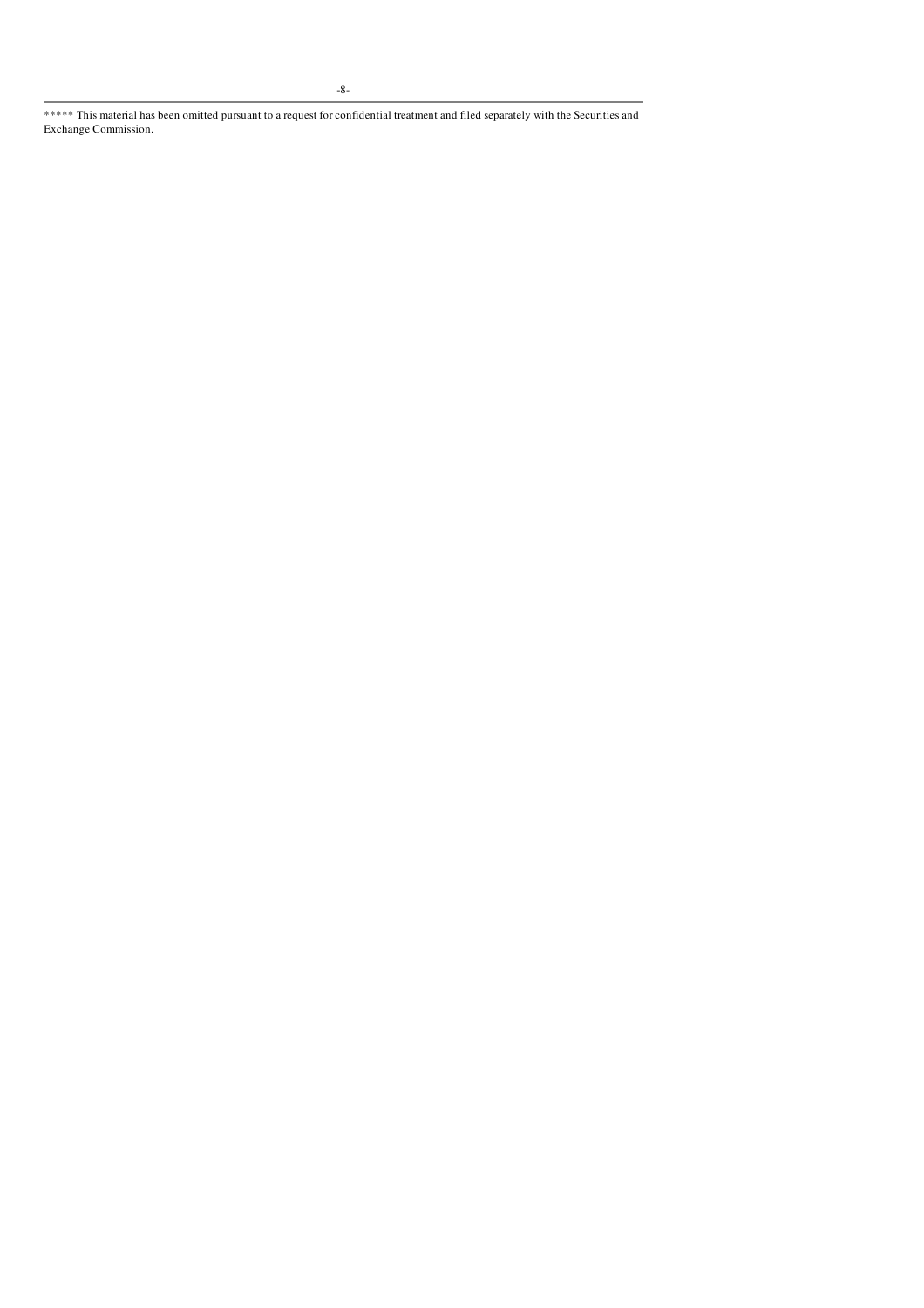The Parties hereto caused this Agreement to be duly executed as of the Effective Date.

Avery Dennison Corporation **Quick-Med Technologies, Inc.**<br>
By: Hadd Greeno Name: Howard Kelly By: J Ladd Greeno Name: Howard Kelly Name: J Ladd Greeno Name: Cice President and General Manager Its: Chief Executive Officer By: Howard Kelly By: J Ladd Greeno Name: Howard Kelly **Name: 1999** Name: 1 Ladd Greeno Its: Vice President and General Manager Its: Chief Executive Officer Medical Solutions Division

-9-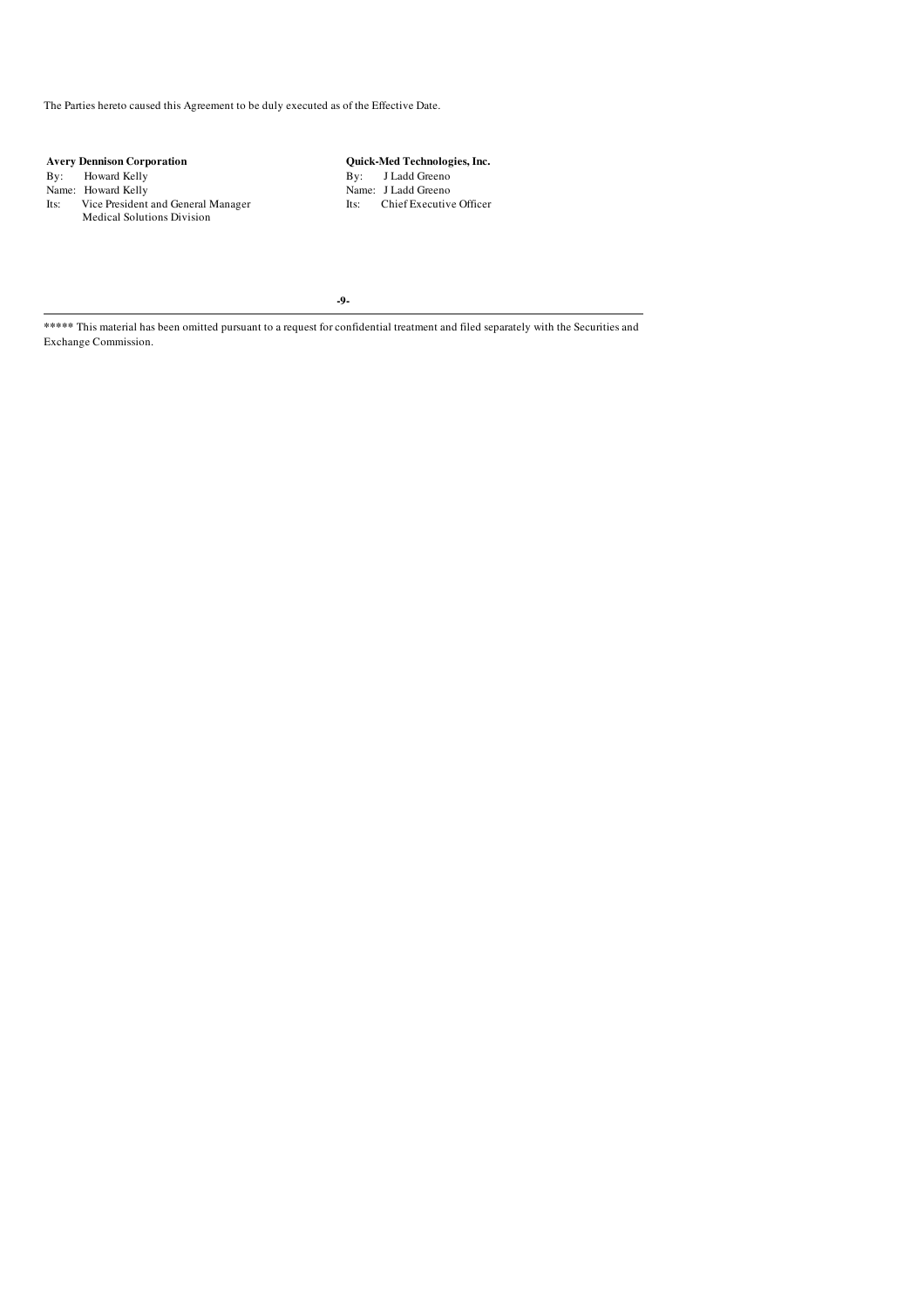#### Exhibit A

#### Definitions

"Affiliate" means an entity that, directly or indirectly, through one or more intermediates, controls, is controlled by, or is under common control with the entity specified. For the purposes of this definition, control will mean the direct or indirect ownership of, (a) in the case of corporate entities, securities authorized to cast more than fifty percent (50%) of the votes in any election for directors or (b) in the case of non-corporate entities, more than fifty percent (50%) ownership interest with the power to direct the management and policies of such non-corporate entity.

"Avery Adhesive Technology" means the technology embodied in adhesives developed, manufactured and/or sold by Avery or by its Affiliates as of the Effective Date.

"Avery Owned Intellectual Property" is defined as set forth in Section 3.2(c).

"Avery Party" is defined as set forth in Section 10.2.

"Annual Net Sales" means the Net Sales for a calendar year.

"Competitive Technology" means any Non-leaching Antimicrobial Technology developed or otherwise acquired by Quick-Med that is ready to be commercialized which could be used by a third party to compete with the Licensed Products in form, fit, function or performance within the Field of Use.

"Confidential Information" means, with respect to a Party, any information regarding the business, finances or technology of either Party, including technical, marketing, financial, employee, and planning information, and any other information that a reasonable person should have known, under the circumstances, was confidential or proprietary. Any Developments conceived, discovered, developed, reduced to practice or otherwise invented or authored by Avery during the term of this Agreement will be considered the Confidential Information of Avery. Any Developments conceived, discovered, developed, reduced to practice or otherwise invented or authored by Quick-Med during the term of this Agreement will be considered the Confidential Information of Quick-Med.

"Controls" or "Controlled" means with respect to know-how and patent rights, the possession of the ability to grant licenses or sublicenses without violating the terms of any agreement or other arrangement with, or the rights of, any third party.

"Core Adhesive Product" means a Licensed Product \*\*\*\*\*.

"CT Option" is defined as set forth in Section 8.3.

"Development" means any enhancements, modifications, derivatives, new versions, extensions, or improvements.

"Existing Intellectual Property" is defined as set forth in Section 3.2(a).

"FDA" means the United States Food and Drug Administration or any successor entity thereto.

"Field of Use" means the application of Quick-Med Antimicrobial Technology to Avery Adhesive Technology for the purpose of controlling bacteria in adhesives for \*\*\*\*\*.

"Governmental Authority" means the FDA and any other federal, state, municipal, local, territorial, or other governmental department, regulatory authority, judicial or administrative body anywhere a Licensed Product is marketed, distributed, or resold under this Agreement.

"Infringement" is defined as set forth in Section 12.1.

"Initial 510K Application" is defined as set forth in Section 4.1.

"Integration Technology" is defined as set forth in Section 3.2(d)(i).

"Intellectual Property Rights" means all intellectual property rights as may exist now or hereafter come into existence regardless of whether such rights arise under the laws of the United States or any other state, country or jurisdiction, including, without limitation: (a) all patent rights and all right, title and interest in and to all letters patent and applications for letters patent, and all other government-issued or -granted indicia of invention ownership, including any reissue, division, term extensions, continuation or continuation-in-part applications; (b) all copyrights and all other literary property and author (moral) rights, and all right, title and interest in and to all copyrights, copyright registrations, certificates of copyrights and copyrighted interests; (c) all trademarks, trade names and service marks, and all right, title and interest in and to all applications, certifications and registrations therefor; (d) all mask work rights, mask work applications, and mask work registrations; (e) all right, title and interest in and to all trade secrets and trade secret rights; (f) all licenses or license rights with respect to the foregoing; and (g) all other analogous rights, such as database rights.

-10-

<sup>\*\*\*\*\*</sup> This material has been omitted pursuant to a request for confidential treatment and filed separately with the Securities and Exchange Commission.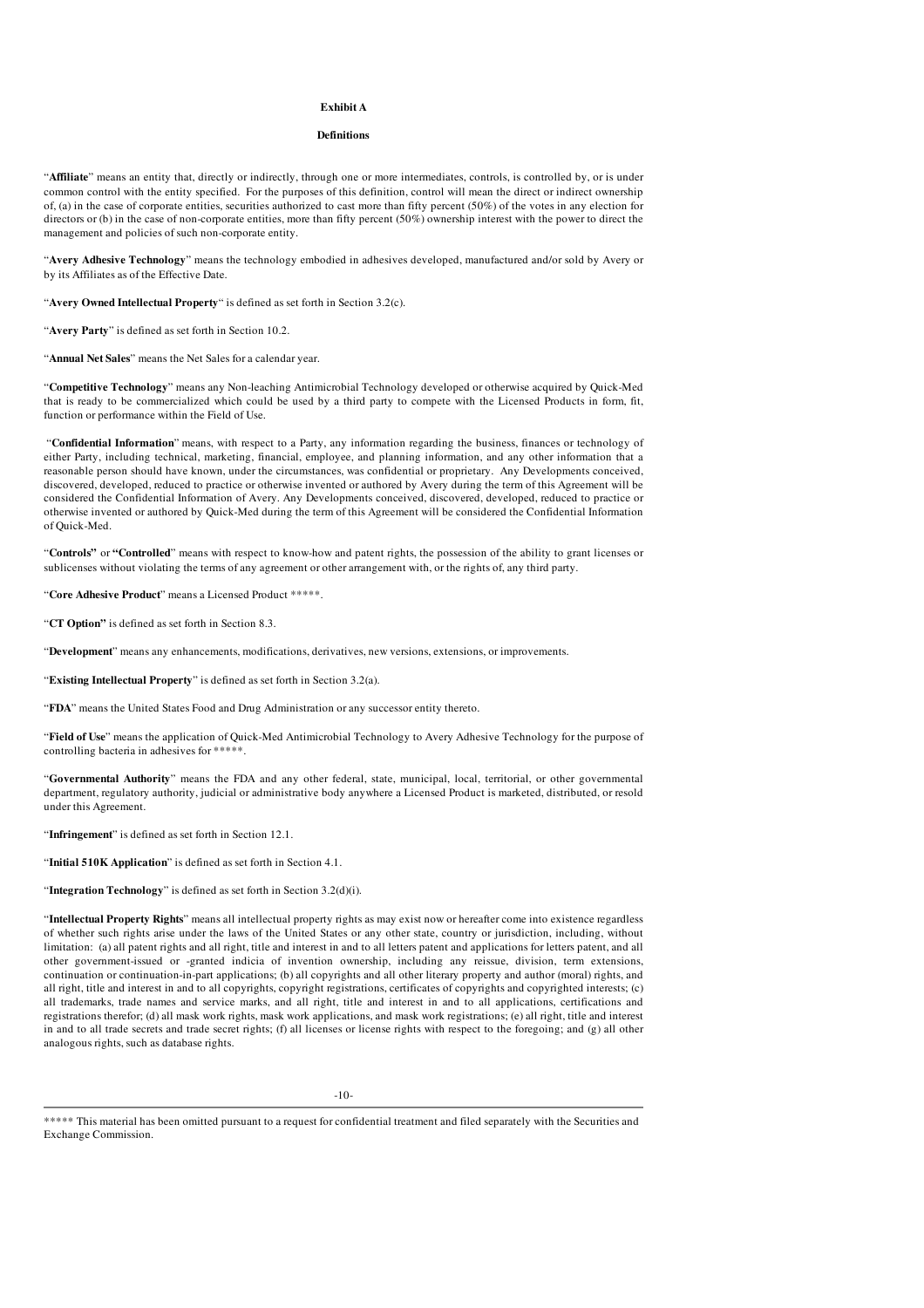#### "Joint Intellectual Property" is defined as set forth in Section 3.2(d)(ii).

"Launch Date" means the date a Licensed Product is first marketed, distributed or sold by Avery or any Avery Affiliate to a third party.

"Licensed Know-How" means proprietary data, information, trade secrets, know-how, inventions and technology, whether patentable or not, owned or Controlled by Quick-Med directed or related to any Licensed Patent Claim, including but not limited to the items listed on *Exhibit B*.

"Liability" is defined as set forth in Section 10.1.

"Licensed Patent Claim" means any valid and unexpired claim of any patent or patent application listed in *Exhibit B* or any patent or patent application Controlled by Quick-Med throughout the world issuing on, claiming priority to, or on which any patent or patent application in *Exhibit B* claims priority, including, without limitation, any provisionals, reissues, divisionals, continuations, renewals, substitutions, extensions or restorations, and continuations-in-part thereof. A claim shall be deemed valid until adjudicated to be invalid by an unappealed or unappealable final order of a court or other governmental agency having jurisdiction thereover.

"Licensed Product" means any product that if made, used or sold by Avery, an Avery Affiliate or a third party without a license to a Licensed Patent Claim would constitute an infringement of that Licensed Patent Claim.

"Lockout Fees" is defined as set forth in Section 7.1.

"Minimum Royalty Amount" is defined as set forth in Exhibit C.4.

"Minimum Royalty Payments" is defined as set forth in Section 2.4.

"Net Sales" means the total amount charged and collected for all Licensed Products sold, leased, licensed or otherwise transferred by Avery and its Affiliates, along with any other amounts and monetary consideration received in connection therewith, after deduction of the following items, to the extent such items are actually incurred, taken or borne by the seller thereof and do not exceed reasonable and customary amounts in the market in which such sales occurred: applicable sales and use taxes, insurance and freight charges, product returns and similar product defect credits, and customary allowances and trade discounts; provided, however, that with respect to any bundled product in which a Licensed Product is included as a component, "Net Sales" for such bundled product shall only include the prevailing market price charged and collected for such Licensed Product only and not the price charged for the overall bundled product; and, provided, further, that with respect to any products integrating a Licensed Product into a product with additional mechanical, electronic, technical or other functionality beyond a basic dressing, "Net Sales" for such products shall only include the prevailing market price charged and collected for such Licensed Product taking into account the antimicrobial features of such similar products sold in the marketplace and not the price charged for the overall product. No costs incurred in the manufacturing, selling, advertising, and distribution of the Licensed Products, including without limitation overhead costs, shall be deducted nor shall any deduction be allowed for any other uncollectable accounts or allowances.

"Next-Generation Antimicrobial Adhesives Technology" means Quick-Med's NIMBUS® \*\*\*\*\* Technology.

"Next Gen Option" is defined as set forth in Section 8.1.

"NIMBUS® \*\*\*\*\* Technology" means that technology which applies to \*\*\*\*\*.

"Non-Core Adhesive Product" means a Licensed Product which is not a Core Adhesive Product, including but not limited to adhesives for consumer products, office products, wallpaper, graphics and reflectives.

"Non-leaching Antimicrobial Technology" means any antimicrobial technology where no amount of active agent that has a biological effect or antimicrobial effect is extracted under standard test conditions based on ISO 10993-5 extraction assay.

"Option Notice" is defined as set forth in Section 8.6.

"Options" is defined as set forth in Section 8.3.

"Option Period" means the time that an Option may be exercised by an Option Notice as stated in Section 8.6 and such period will last after the Effective Date until, with respect to each of the Next Gen Option, the Stay Fresh® Option and the CT Option, the time specified in Section 8.1, Section 8.2 and Section 8.3, respectively, or until the date the license granted in Section 2.1 becomes non-exclusive, or until the date a particular Option is exercised, whichever date is earlier.

"Quick-Med Antimicrobial Technology" means Quick-Med's technology for bonding and utilizing advanced antimicrobial polymeric materials applied by Quick-Med as (a) NIMBUS®, or Novel Intrinsically Micro-Bonded Utility Substrate, including NIMBUS® \*\*\*\*\* Technology and (b) Stay Fresh® Technology as of the Effective Date.

"Quick-Med Owned Intellectual Property" is defined as set forth in Section 3.2(b).

"Quick-Med Party" is defined as set forth in Section 10.1.

"Regulatory Compliance" is defined as set forth in Section 4.2.

"Royalties" is defined as set forth in Section 7.2 and Exhibit C.1.

"Stay Fresh® Option" is defined as set forth in Section 8.2.

"Stay Fresh® Technology" means Quick-Med's technology for bonding peroxide antimicrobial agents to substrates as of the Effective Date.

"Technical Support Assistance" is defined as set forth in Section 6.

"Use" means to make, have made, use, sell, offer for sale, distribute, import, export, copy, or exploit or modify, and otherwise develop.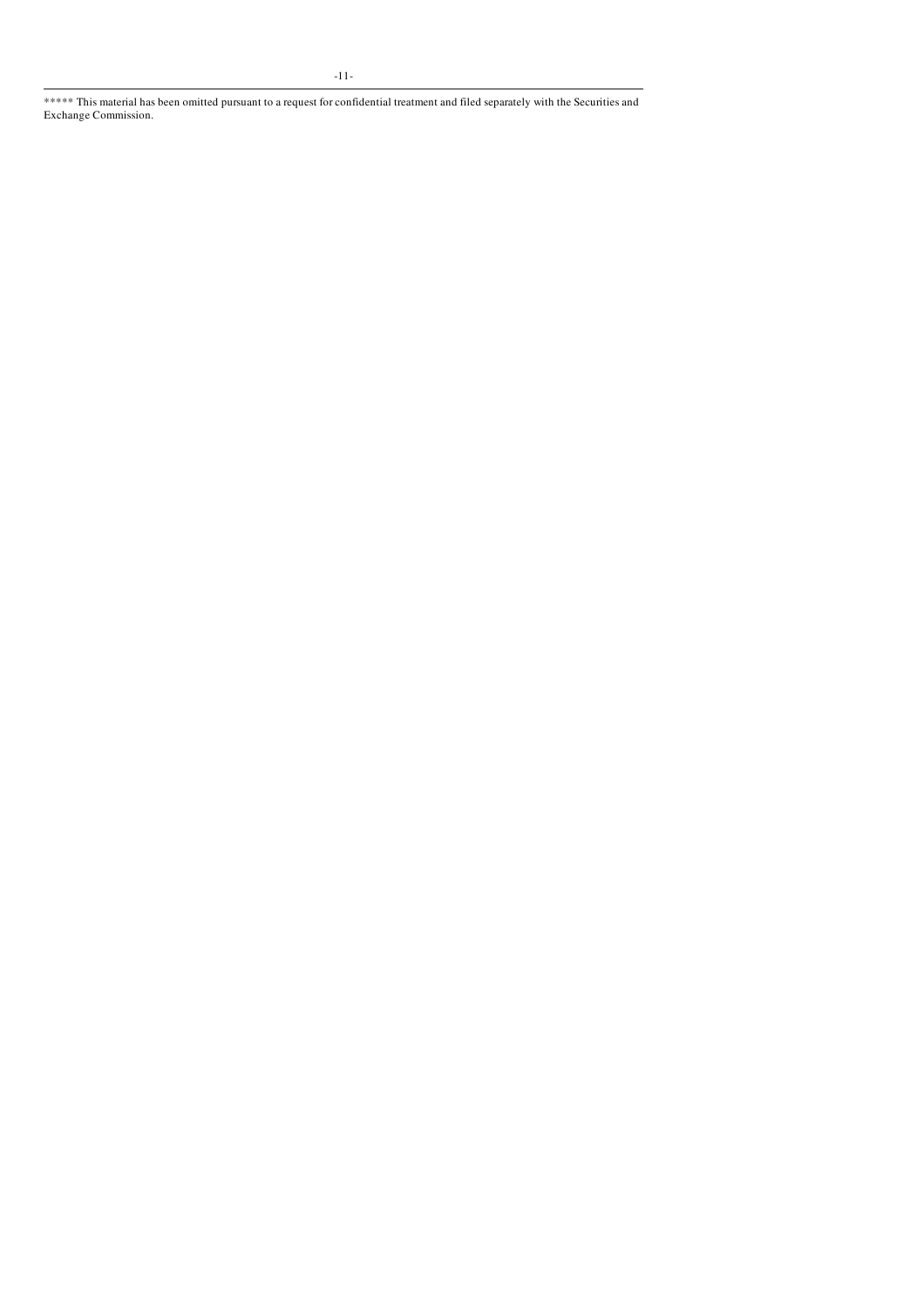# Exhibit B

#### Licensed Patent Claims and Licensed Know-How

#### Licensed Patent Claims

| Title | <b>Country or Entity of Issue</b> | <b>Application, Publication, or Patent Number</b> |
|-------|-----------------------------------|---------------------------------------------------|
| ***** | USA                               | *****                                             |
| ***** | Australia                         | *****                                             |
| ***** | Brazil                            | *****                                             |
| ***** | Canada                            | *****                                             |
| ***** | China                             | *****                                             |
| ***** | European Patent Office            | *****                                             |
| ***** | India                             | *****                                             |
| ***** | Japan                             | *****                                             |
| ***** | Mexico                            | *****                                             |
| ***** | South Africa                      | *****                                             |
| ***** | USA                               | *****                                             |
| ***** | Australia                         | *****                                             |
| ***** | Brazil                            | *****                                             |
| ***** | China                             | *****                                             |
| ***** | European Patent Office            | *****                                             |

# Licensed Know-How

The Licensed Know-How is to include Quick-Med's information, experience and familiarity relating to its NIMBUS® \*\*\*\*\* Technology including, but not limited to the following:

\*\*\*\*\*

-12-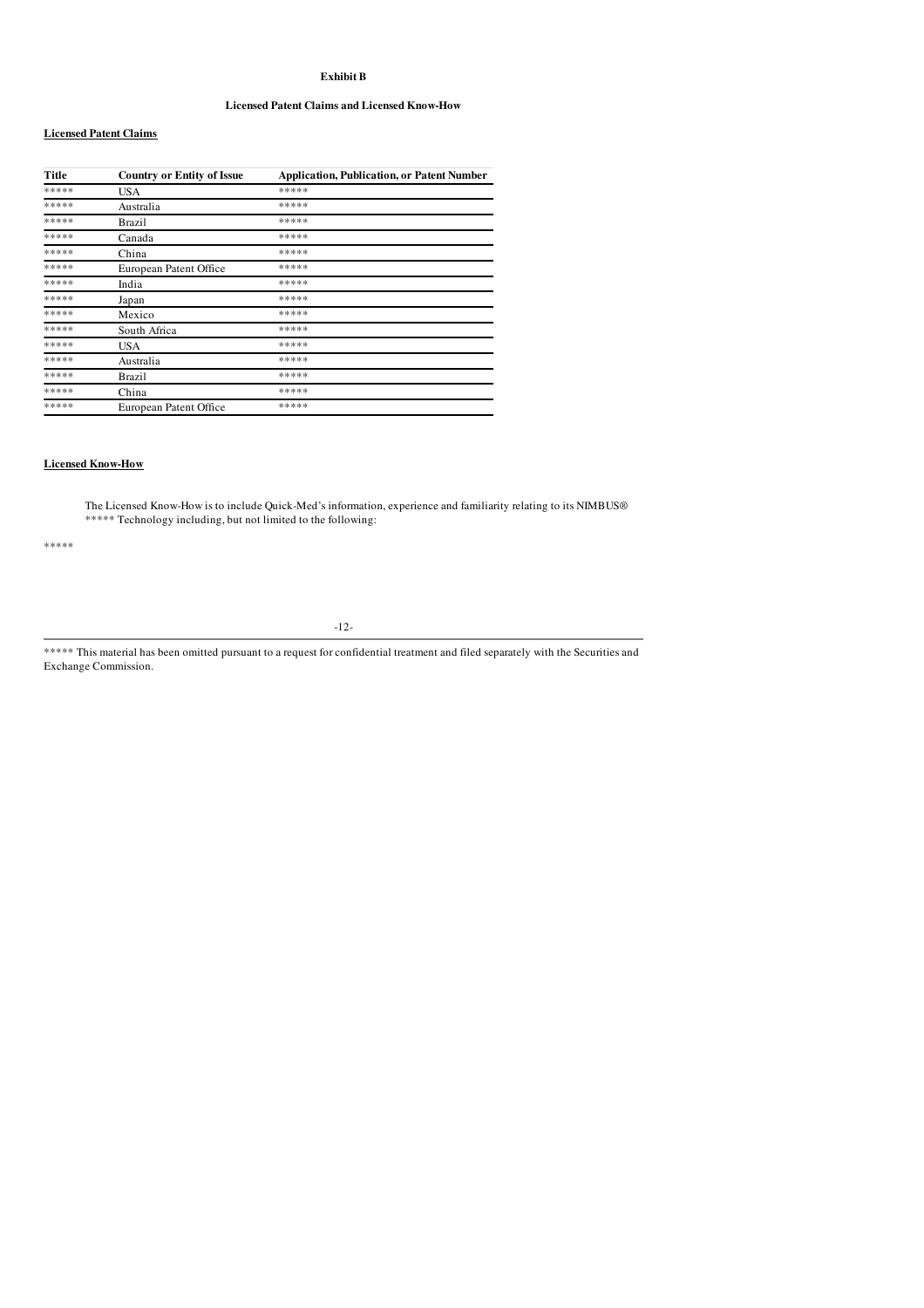#### Exhibit C

# Fees and Royalties

#### Lockout Fees

1. Lockout Fees. Avery may pay Quick-Med the amounts in this section to maintain the exclusivity of the license granted in this Agreement (as discussed in Section 2.4 of the Agreement)

Prior to the Launch Date, Avery would pay the amounts below:

| <b>Time Frame</b>                               | Amount |  |
|-------------------------------------------------|--------|--|
| During the first year after the Effective Date  | *****  |  |
| During the second year after the Effective Date | *****  |  |
| During the third year after the Effective Date  | *****  |  |

If Avery is unable to obtain the necessary Regulatory Compliance to sell a Licensed Product within one year of the Effective Date, then Avery would pay the amounts below prior to the Launch Date instead of the amounts listed in the chart above:

| <b>Time Frame</b>                               | Amount |
|-------------------------------------------------|--------|
| During the first year after the Effective Date  | *****  |
| During the second year after the Effective Date | *****  |
| During the third year after the Effective Date  | *****  |
| During the fourth year after the Effective Date | *****  |

Notwithstanding the foregoing, if Avery is actively pursuing a PMA, then the Lockout Fees due under this Exhibit C will be suspended and Avery will not be required to pay any Lockout Fees until such PMA is approved or finally rejected in the United States, or regulatory clearance is obtained within the European Union. Once such PMA is approved or finally rejected or regulatory clearance is obtained within the European Union, Avery will be required to pay the Lockout Fees in accordance with the schedule above. For purposes of clarity, during the time the Lockout Fees are suspended under this paragraph, Avery will have an exclusive license as set forth in Section 2.1 and Quick-Med will not be able to terminate the exclusivity of such license under Section 2.4.

After the Launch Date, Avery will not be required to pay any Lockout Fees to maintain the exclusivity of the license granted in this Agreement.

-13-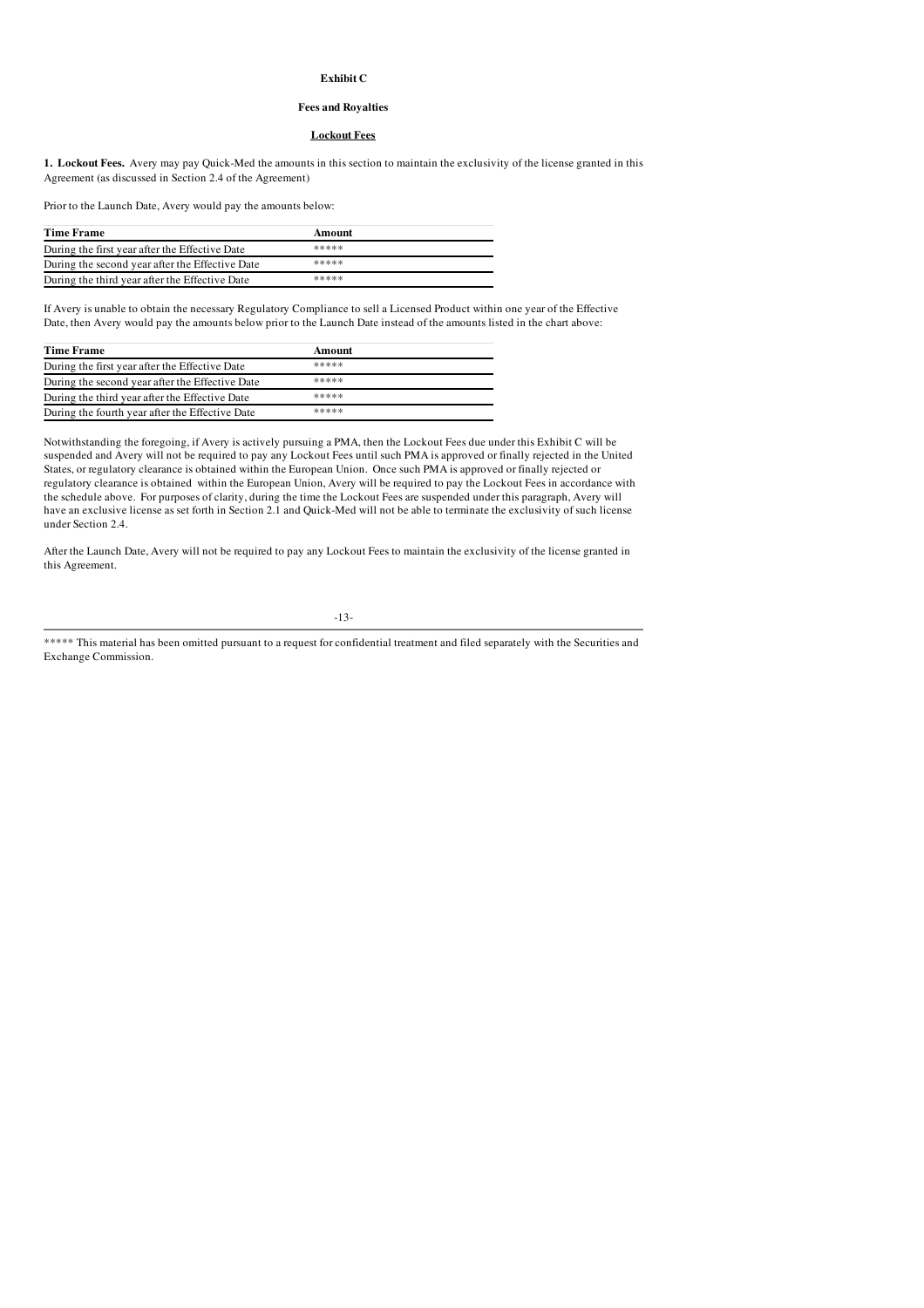# Royalties

2. Royalties. After the Launch Date, Avery will pay Quick-Med the royalties for all Core Adhesive Products and for all Non-Core Adhesive Products set forth below until this Agreement is terminated or all Licensed Patent Claims have expired.

| <b>Type of Product</b>        | <b>Royalties</b>                                                                                                                |
|-------------------------------|---------------------------------------------------------------------------------------------------------------------------------|
| Core Adhesive Products        | For Annual Net Sales of Core<br>Adhesive Products ***** of Annual<br>Net Sales of all Core Adhesive<br>Products                 |
|                               | For Annual Net Sales of Core<br>Adhesive Products ***** of Annual<br>Net Sales of all Core Adhesive<br>Products *****           |
|                               | For Annual Net Sales of Core<br>Adhesive Products ***** of Annual<br>Net Sales of all Core Adhesive<br>Products *****           |
| Non-Core Adhesive<br>Products | For Annual Net Sales of Non-Core<br>Adhesive Products ***** of Annual<br>Net Sales of all Non-Core Adhesive<br>Products         |
|                               | For Annual Net Sales of Non-Core<br>Adhesive Products: ****** of<br>Annual Net Sales of all Non-Core<br>Adhesive Products ***** |
|                               | For Annual Net Sales of Non-Core<br>Adhesive Products ***** of Annual<br>Net Sales of all Non-Core Adhesive<br>Products *****   |

3. Exclusivity Payment Credit. If the Launch Date is within 3 years of the Effective Date, the Lockout Fees made by Avery prior to the Launch Date will be considered advanced royalty payments. Any advanced royalty payments will be \*\*\*\*\* of the Royalties due under the paragraph above as long as such advanced royalty payments are remaining. Avery will not be able to deduct advanced royalty payments from \*\*\*\*\* of the Royalties due.

4. Minimum Royalty Amount. After the Launch Date, Avery will accrue Royalties of \*\*\*\* to maintain the exclusivity of the license, as further discussed in Section 2.3 of this Agreement. For purposes of clarity, the Lockout Fees are to be paid by Avery before the Launch Date and the Minimum Royalty Amount is to be paid by Avery after the Launch Date if Avery wants to maintain exclusivity of the license granted under this Agreement.

5. Reporting. Within 45 days of the end of the calendar quarter in which the Launch Date occurred, and within 45 days of the end of each calendar quarter thereafter while at least one Licensed Patent Claim has not expired, Avery will remit to Quick-Med a report stating the Net Sales for each type of Licensed Product that has been sold by Avery during such quarter (the "Royalty Report").

6. Payment. Avery will accompany the Royalty Report with payment in full for the Royalties due during that quarter in United States Currency.

#### 7. Books and Records.

(a) Avery and applicable Avery Affiliates shall keep accurate books and records of the Net Sales of the Licensed Product, and of all Royalties due Quick-Med hereunder. Avery shall deliver to Quick-Med written Royalty Reports of Net Sales of each type of Licensed Product sold by Avery and each applicable Avery Affiliate during the preceding quarter, on or before the forty-fifth (45) day following the end of each Calendar Quarter. Such report shall include a calculation of the Royalties due and shall be accompanied by the Payments due.

(b) Quick-Med shall have the right once in any given calendar year to request that an independent accounting firm verify the Minimum Royalty Amounts payable as provided in this Agreement for such preceding year. Quick-Med shall provide Avery with thirty (30) days advance written notice to Avery of its desire for such verification. Quick-Med and Avery shall mutually agree upon an independent accounting firm (the "Independent Accountant") and such Independent Accountant shall have reasonable access to Avery's records relating solely to the accuracy of the Royalty Report and the Royalty Payments during reasonable business hours and subject to Avery's standard security procedures for the sole purpose of verifying the Minimum Royalty Amounts payable as provided for in this Agreement for the preceding calendar year.

(c) The Independent Accountant shall deliver to Avery and Quick-Med, as promptly as practicable (but in any case no later than 30 days from the date of engagement of the Independent Accountant), a report setting forth its calculation of the Minimum Royalty Payment and such calculation shall be final and binding on the parties.

(d) Any discrepancy in Payment is to be remedied by the appropriate Party within sixty (60) days of the final determination of the Minimum Royalty Payment by the Independent Accountant. Quick-Med shall pay the costs and expenses of the Independent Accountant; provided, however, that if the audit reveals a discrepancy on the accounting of between 5% and 10%, Avery and Quick-Med shall split the costs and expenses of the Independent Accountant equally; provided, further, that if the audit reveals a discrepancy on the accounting exceeding 10%, Avery shall pay for the costs and expenses of the Independent Accountant, subject to reasonable substantiation thereof (i.e., cost and discrepancy).

-14-

<sup>\*\*\*\*\*</sup> This material has been omitted pursuant to a request for confidential treatment and filed separately with the Securities and Exchange Commission.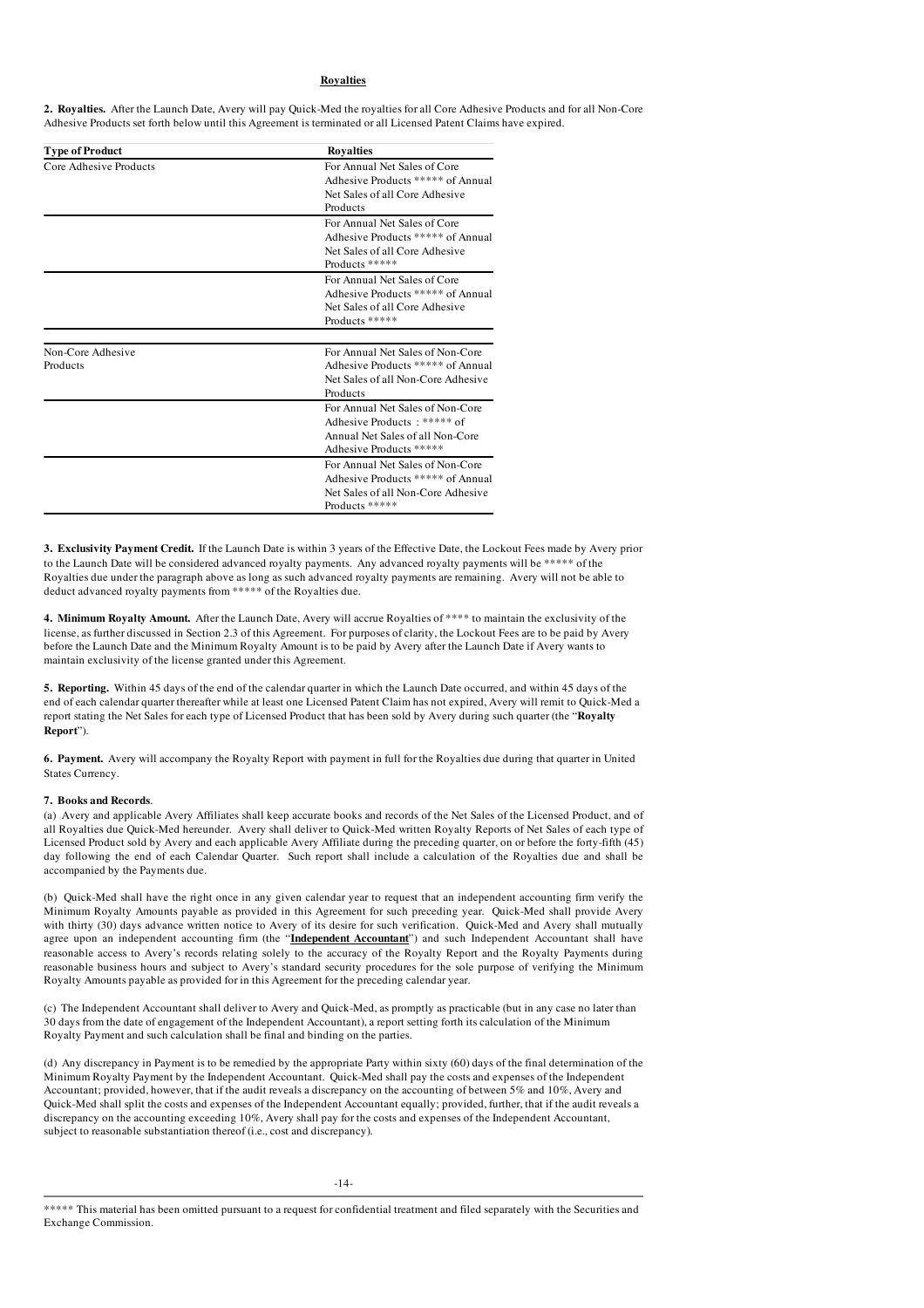### Exhibit D

#### Confidentiality

1. Protection of Confidential Information. Each Party (the "Disclosing Party") may from time to time during the term of this Agreement disclose to the other Party (the "Receiving Party") certain Confidential Information. The Receiving Party will not use any Confidential Information of the Disclosing Party for any purpose not expressly permitted by this Agreement, and will disclose the Confidential Information of the Disclosing Party only to the employees or contractors of the Receiving Party who have a need to know such Confidential Information for purposes of this Agreement and who are under a duty of confidentiality no less restrictive than the Receiving Party's duty hereunder. The Receiving Party will protect the Disclosing Party's Confidential Information from unauthorized use, access or disclosure in the same manner as the Receiving Party protects its own confidential or proprietary information of a similar nature and with no less than reasonable care.

2. Exceptions. The Receiving Party's obligations with respect to any Confidential Information of the Disclosing Party will terminate if such information: (1) was already lawfully known to the Receiving Party, other than under an obligation of confidentiality, at the time of disclosure by the Disclosing Party; (2) is disclosed to the Receiving Party by a third party who had the right to make such disclosure without any confidentiality restrictions; (3) is, or through no fault of the Receiving Party has become, generally available to the public; or (4) is proven by the Receiving Party (who will bear the burden of proof) to have been independently developed by the Receiving Party without use of the Disclosing Party's Confidential Information. In addition, the Receiving Party will be allowed to disclose Confidential Information of the Disclosing Party to the extent that such disclosure is: (a) approved in advance in writing by the Disclosing Party; (b) necessary for the Receiving Party to enforce its rights under this Agreement in connection with a legal proceeding; or (c) required by law, regulation, rule (including without limitation under any applicable securities laws) or by the order of a court of similar judicial or administrative body, provided that the Receiving Party notifies the Disclosing Party in advance of such required disclosure promptly and in writing and cooperates with the Disclosing Party, at the Disclosing Party's reasonable request and expense, in any lawful action to contest or limit the scope of such required disclosure.

3. Return of Confidential Information. The Receiving Party will return to the Disclosing Party or destroy all Confidential Information of the Disclosing Party in the Receiving Party's possession or control and permanently erase all electronic copies of such Confidential Information promptly upon the request of the Disclosing Party or at the expiration or termination of this Agreement or when no longer needed in connection with its performance under this Agreement, whichever comes first, except that the Receiving Party may retain one copy of the Confidential Information for archival purposes only. At the Disclosing Party's request, the Receiving Party will certify in writing signed by an officer of the Receiving Party that it has fully complied with the foregoing obligations.

4. Confidentiality of Agreement. Neither Party will disclose any terms of this Agreement to anyone other than its attorneys, accountants, and other professional advisors except: (1) as required by law; or (2) pursuant to a mutually agreeable press release; or (3) in connection with a proposed merger, financing or sale of such Party's business (provided that any third party to whom the terms of this Agreement are to be disclosed signs a confidentiality agreement reasonably satisfactory to the other Party to this Agreement; and provided that such Party shall first disclose to the other Party its intention to disclose the terms of this Agreement to the third party). The Receiving Party shall use its commercially reasonable efforts to ensure that the Disclosing Party shall be expressly made a third party beneficiary in any agreement as to confidentiality that the Receiving Party has or shall have with any individual or entity that has access to any Confidential Information of the Disclosing Party.

5. Independent Development. The terms of confidentiality under this *Exhibit D* will not be construed to limit either Party's right to develop independently or acquire products, concepts, systems, processes or techniques without use of the other Party's Confidential Information. The Disclosing Party acknowledges that the Receiving Party may develop information internally, or may receive information from other parties, that is similar to the Confidential Information of the Disclosing Party. Accordingly, nothing in this *Exhibit D* or in the Agreement will prohibit the Receiving Party from developing or having developed for it products, concepts, systems, processes or techniques that are similar to or compete with the products, concepts, systems, processes or techniques contemplated by or embodied in the Confidential Information provided that the Receiving Party does not violate any of its obligations under this *Exhibit D* in connection with such development.

-15-

<sup>\*\*\*\*\*</sup> This material has been omitted pursuant to a request for confidential treatment and filed separately with the Securities and Exchange Commission.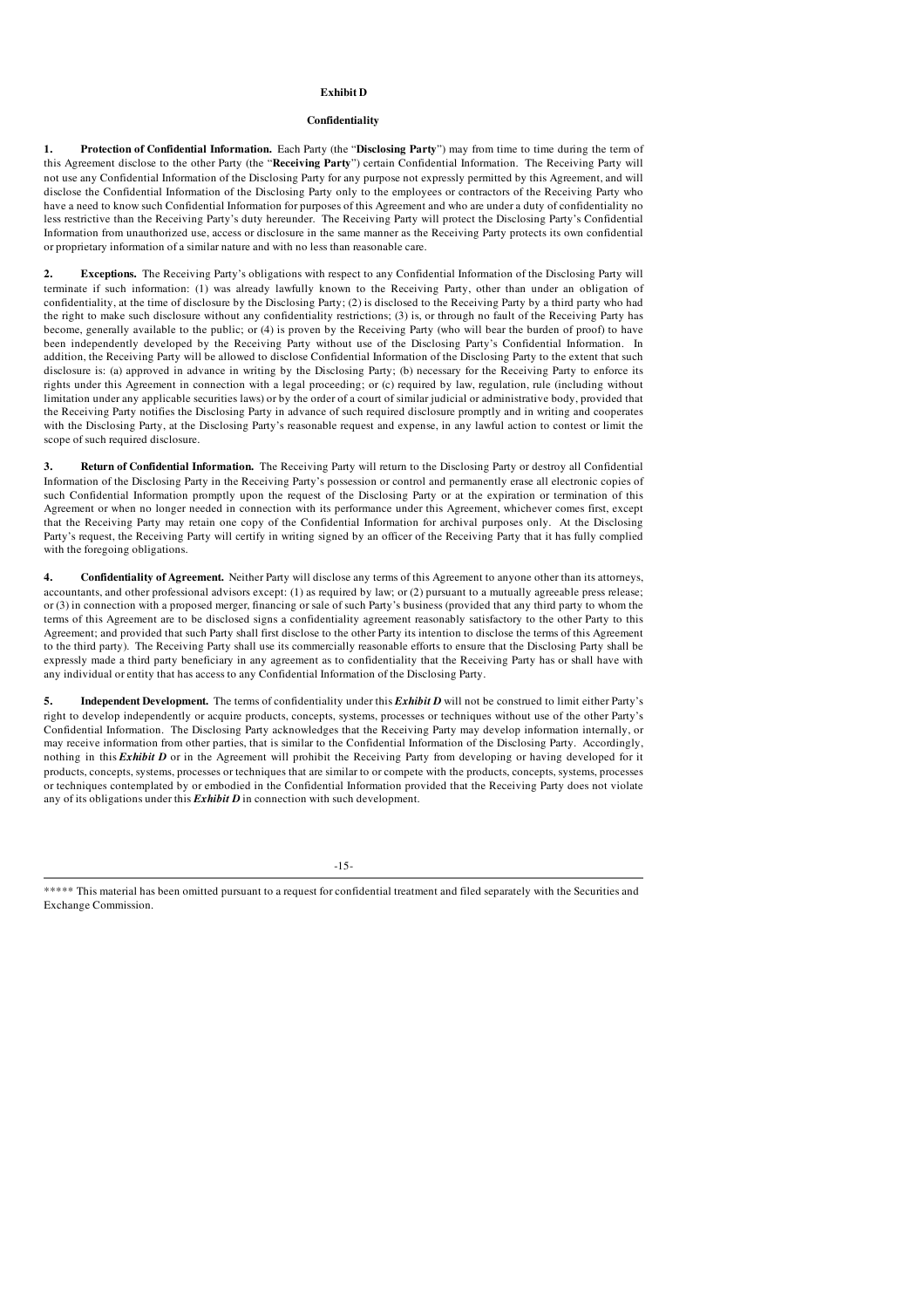#### Exhibit E

# FORM OF ASSIGNMENT AGREEMENT OF THE INITIAL 510K APPLICATION

This ASSIGNMENT AGREEMENT OF THE INITIAL 510K APPLICATION ("Assignment Agreement") is entered into and made<br>effective 201 ("Effective Date") by and between Quick-Med Technologies. Inc., a Nevada comoration. ., 201<sub>-</sub> ("**Effective Date**") by and between Quick-Med Technologies, Inc., a Nevada corporation, having a business address of 902 NW Fourth Street, Gainesville, Florida 32601 ("Quick-Med"), and Avery Dennison Corporation, a Delaware corporation, acting through its Medical Solutions Division and having a business address of 20 North Wacker Drive, Suite 2240, Chicago, IL 60606 ("Avery"). Avery and Quick-Med are collectively and interchangeably referred to as a "Party" or the "Parties."

#### **RECITALS**

WHEREAS, Quick-Med and Avery entered into a Joint Development and Exclusive Option Agreement, effective as of April 17, 2009, (the "Joint Development Agreement") to collaborate on technology developments and applications related to applying NIMBUS® and related antimicrobial technologies to adhesives for medical and other applications. The Joint Development Agreement gave Avery an option to enter into an exclusive license to use certain patents and know-how owned by Quick-Med and Avery exercised such option.

WHEREAS, the Parties have entered into a License Agreement (the "License Agreement") whereby Quick-Med grants to Avery and its Affiliates a worldwide, exclusive right and license, to Use the Licensed Patents Claims and Licensed Know-How in the Field of Use. All terms not defined herein are defined in the License Agreement.

NOW, THEREFORE, in consideration of the mutual covenants and agreements contained in the License Agreement and for other good and valuable consideration, the receipt and legal sufficiency of which are hereby acknowledged, the Parties, each of them intending to be legally bound, hereby agrees as follows:

1. Assignment. Upon execution and exchange of this Assignment Agreement, Avery hereby assigns, transfers, sets over, and conveys to Quick-Med all of its right, title and interest in and to the Initial 510K Application.

2. Further Assurances. At the request of Quick-Med or of the FDA, Avery shall take such further action, and file and execute such further documents, including but not limited such consents and transfer documents as may be needed to record the transfer of the Initial 510K Application with the FDA, as may be necessary to effect and confirm the assignment and transfer hereby effected by Avery to Quick-Med of the Initial 510K Application.

3. **Applicable Law**. This Assignment Agreement shall be governed by, and construed and enforced in accordance with the laws of the State of Ohio applicable to agreements made and to be performed wholly within such jurisdiction, excluding its conflict of laws provisions.

4. **Counterparts**. This Assignment Agreement may be executed in counterparts and signatures hereon may be exchanged and transmitted by facsimile transmission, which counterparts and signatures shall, as between the Parties, be deemed to be originals constituting a single agreement and shall be deemed valid and binding.

The Parties hereto have caused this Assignment Agreement to be duly executed as of the Effective Date.

| <b>Avery Dennison Corporation</b> | Quick-Med Technologies, Inc. |
|-----------------------------------|------------------------------|
| By:                               | By:                          |
| Name:                             | Name:                        |
| Its:                              | Its:                         |
|                                   |                              |

-16-

| ***** This material has been omitted pursuant to a request for confidential treatment and filed separately with the Securities and |  |
|------------------------------------------------------------------------------------------------------------------------------------|--|
| Exchange Commission.                                                                                                               |  |